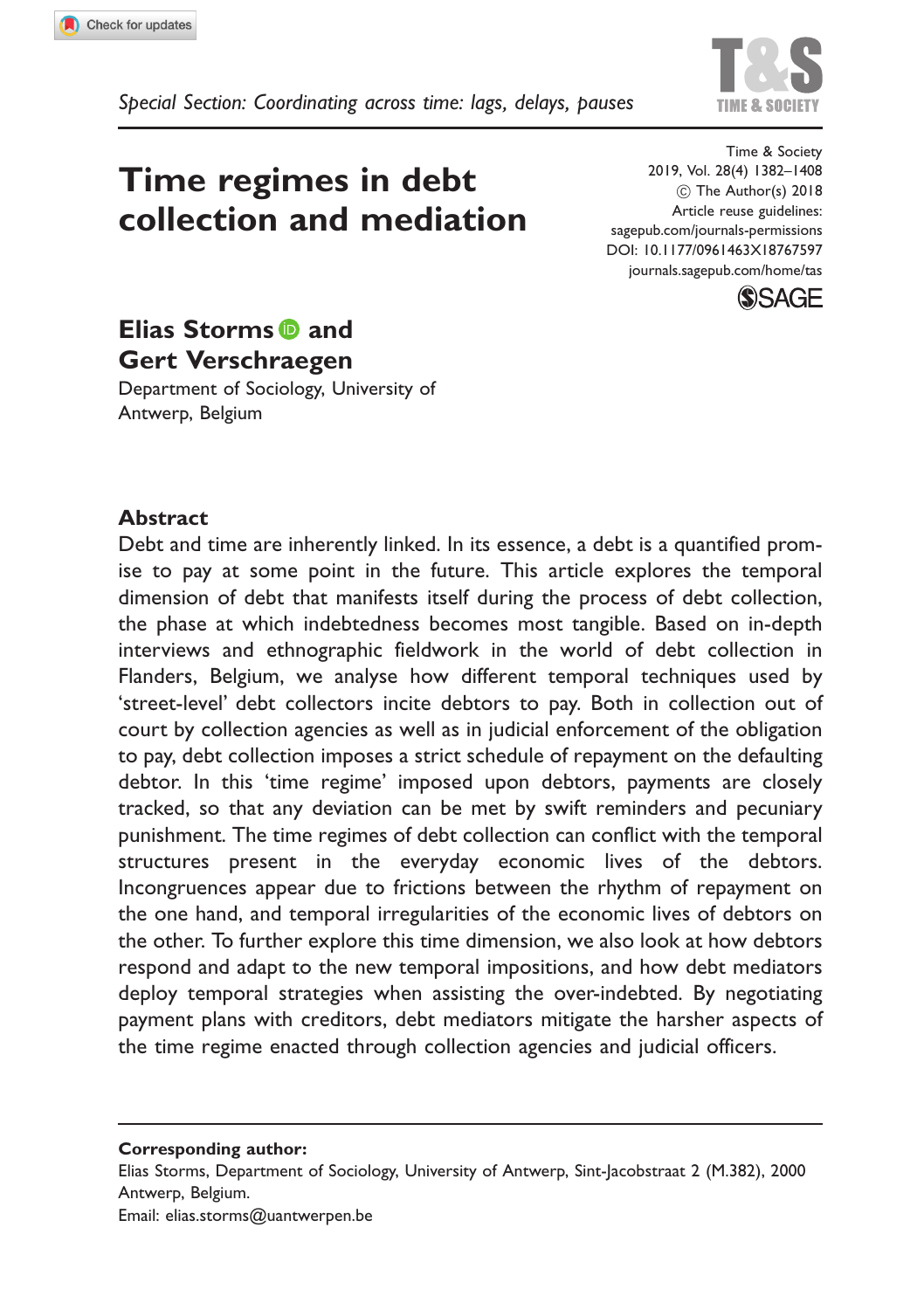#### Keywords

Time regime, indebtedness, debt collection, debt mediation, economic sociology

# Introduction

Arriving at his first appointment for debt mediation, Quinten, a balding man in his early 30s, carries a big red binder containing paperwork. It looks more organized than it really is, he says later when having trouble fishing out some papers. Quinten used to work as an electrician at construction sites all over the country. After an illness-related absence, he got into trouble with his employer and was sacked. Quinten had administrative issues when arranging his unemployment benefits and went two months without any income. He used to live problem free, he says, but after his medical issues problems accumulated. Bills and arrears piled up. By the time he did find new employment, parts of his wages were garnished and he had little left to pay for his living expenses. This "put a pistol to my head," Quinten tells the social assistant, "and then I can't do much either."

"When I don't receive anything, I can't pay my debts either," Quinten says.

His debts are varied, and include a criminal fine, unpaid income and road tax, and arrears on telephone bills. Quinten is also indebted to a friend from whom he bought a second-hand car on the promise of later payment, and to his mother who once lent him a few hundred euros when confronted with a judicial officer. According to Quinten, a total of four judicial officers have each entered his home to attach possessions.

I can try to work and earn money, but not for 4 [judicial officers] at the same time.

Quinten managed twice to prevent a public auction at the last minute by making partial payments. Just last week, he paid  $\epsilon$ 200 when they threatened to take away his furniture. Quinten's attempts at negotiating with the judicial officers yielded mixed results. One receives  $\epsilon$ 125 per month, another  $\epsilon$ 50. Another officer did not accept his offer of  $\epsilon$ 100 per month, which to Quinten was incomprehensible.

A sudden drop in income, recurring expenses, swift collection (especially of taxes), resulting in more budgetary problems: these are continuously reappearing elements in narratives of debtors seeking help in debt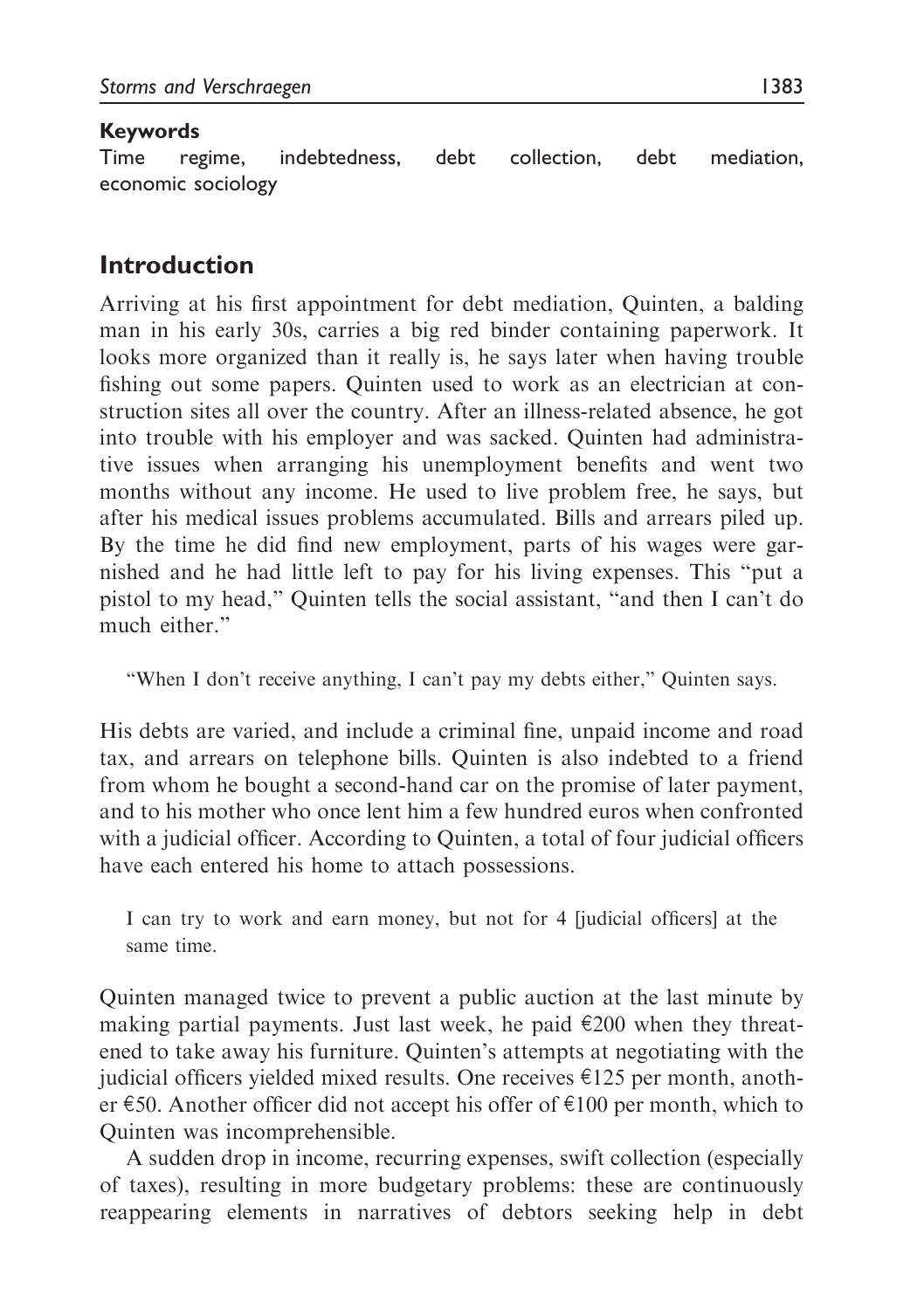mediation. Yet Quinten's account raises broader questions concerning the inherent connection between debt, collection practices, and time. How does the way in which debts are collected interfere with household budgets and personal finance? What is the role of pressure and urgency in the process of debt collection? Which temporal dimensions are at play when debtors are confronted with collection and eventual enforcement of their legal obligations?

Drawing on in-depth interviews and participant observation with multiple actors in debt collection in Belgium, this article explores how debt, collection and payment involve and enact a specific time regime, by which we mean a coercive temporal structure resulting from the coordinated practices of debt collection. With an empirical focus on both amicable and judicial collection among Belgian households and the daily work of debt mediators, we reconstruct how temporal structures, pressures and constraints are imposed on defaulting debtors. We also analyse the creative 'agency' of 'street-level' debt collectors and debt mediators who deploy timing strategies to make debtors pay their debts. Through these techniques, collection of due debts imposes certain temporal pressures and rhythms of repayment upon defaulting debtors, who are responsibilized and incited to react.

Our exploration of collection and mediation practices adds to the understanding of how time regimes regulate debt. It improves understanding of 'the everydayness' of indebtedness (cf. Deville and Seigworth, 2015) and complements the existing literature exploring how debt rearranges time for the indebted (Adkins, 2017; Guyer, 2012).

The remainder of this article is structured as follows. We start by briefly outlining the relations between debt andtime, and explain how debt collection is structured by a specific time regime. After briefly situating our empirical fieldwork, we provide an overview of the main actors in the field of debt collection and mediation in Belgium. We then analyse the role of time in both amicable and judicial collection of debts, and discuss how debtors react to the pressures imposed by debt collection. The next section explores the practices of debt mediators as 'time work', as they attempt to restructure the debtors' budgets and help with the timing of repayment. The concluding section summarises some of our main arguments, discusses what the article adds to the literature and highlights a few avenues for future research on time and indebtedness.

### Between debt and time

The concept of debt is intricately intertwined with the notion of time. We borrow money to finance present activities or projects and are hence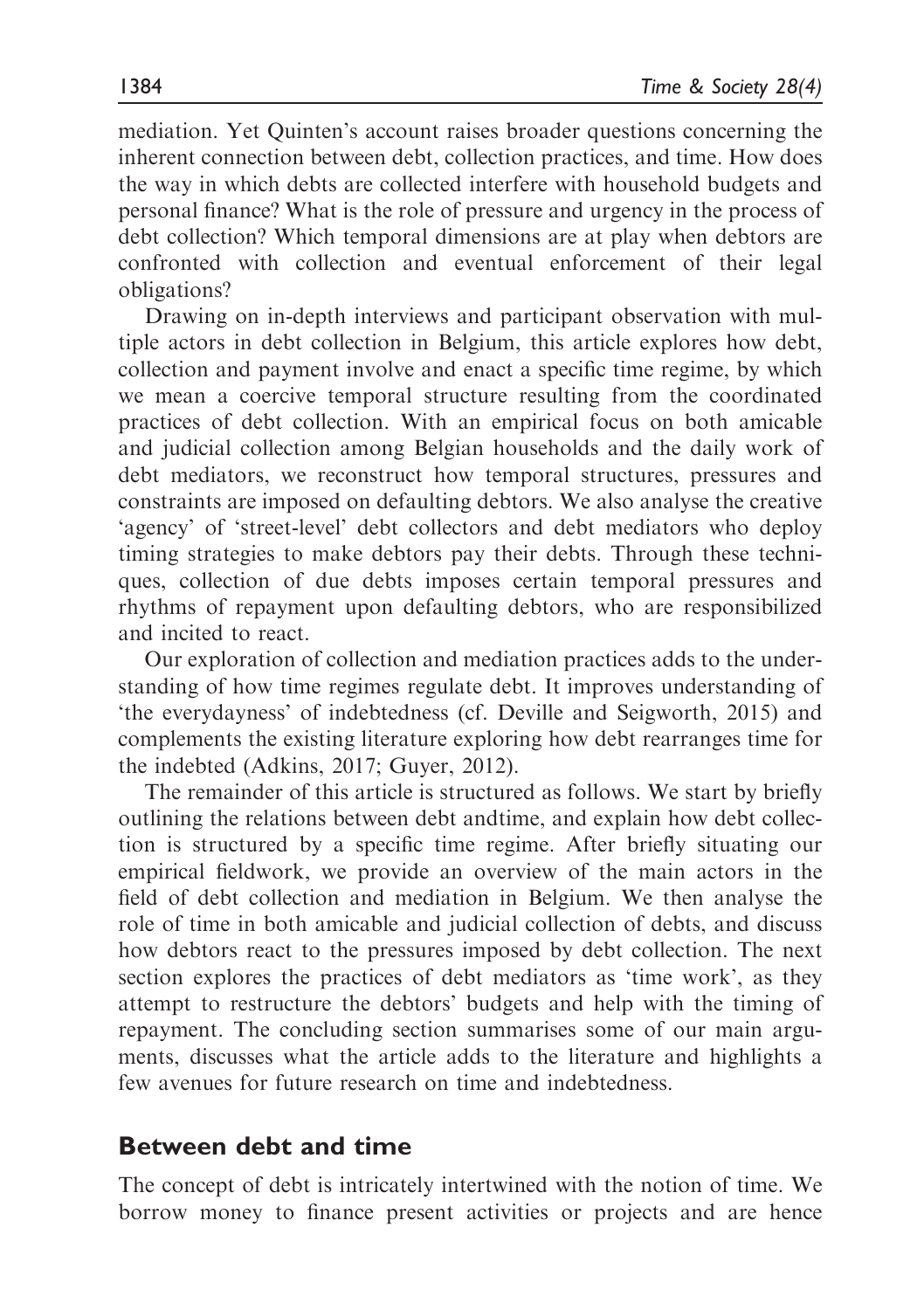obligated to repay the debt somewhere in the future. Debt can therefore be seen as a specific way of binding or producing time; it links past, present and future and creates social obligations stretching throughout time (Esposito, 2011). How debt is structuring time and is producing longlasting social obligations, has been a classic theme in sociology. When discussing money and credit in his posthumously published 'Economy & Society' writings, Max Weber already noticed that debts are 'the compensatory obligations arising out of an exchange' (Weber, 1978: 80). According to Weber, the widespread use of money makes possible the valuation of delayed obligations in monetary terms, and thus facilitates debt. Equally important for Weber was that such delayed transactions, i.e. credit, are geared to the probability that a future repayment will effectively take place. The notion of debt, then, always bridges a certain time span, extending from a past point of origin into a future point of repayment.

Although Weber does not expand on this, it is the precise, that is quantitative, determination that distinguishes debt from other types of obligations. This numerical exactitude is crucial for one of the most famous contemporary theorists of debt, David Graeber, who writes:

A debt is the obligation to pay a certain sum of money. As a result, a debt, unlike any other form of obligation, can be precisely quantified. This allows debts to become simple, cold and impersonal – which, in turn, allows them to be transferable. (Graeber, 2011: 13)

So far, at least two characteristics of debt stand out: precise calculability and future orientation. As a working definition, then, we suggest seeing debt as an obligation to pay a precisely quantified sum of money at a future point in time. The inevitable corollary question is when and how a freefloating promise or obligation to pay a precisely quantified sum of money at some point in the future, is transformed into a concrete obligation in the here and now when debts are due.

As pointed out by Weber, the obligation to repay debts is part and parcel of capitalist market economies. Creditors expect money lent in the past to be repaid in time and make sure that this expectation holds even when payments, which ought to be made are not being made. In fact, creditors (derived from the Latin root 'credere', meaning to believe or to trust) will only keep on lending money if they can rely on the premise that debt will be repaid. 'As capitalist expansion depends on credit', Jens Beckert argues, 'capitalist societies must succeed in creating the expectation among capital owners that the promises at the center of credit relationships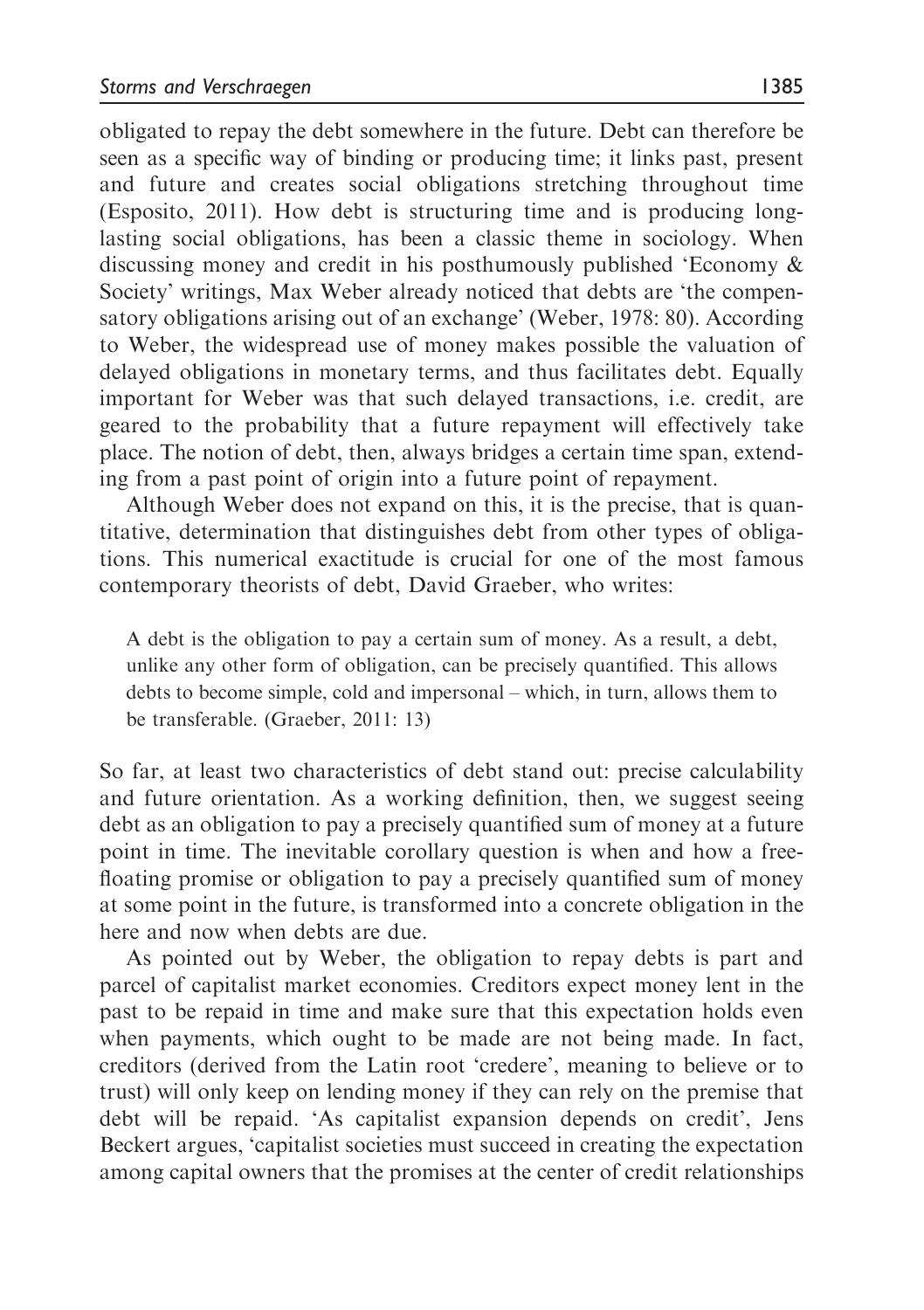will be honoured' (Beckert, 2016: 117). This applies to debts stemming from deferred payments as well as to pecuniary loans: both are granted on the premise of future payment. Hence, capitalist societies undergird obligations of repayment by treating them as legal norms, as expectations that will continue to hold even if someone goes against or violates them (cf. Luhmann, 1985). To make sure that debt obligations will be honoured and not amended, creditors rely on legal procedures and intermediaries to put pressure on debtors to pay their debts.

This article will predominantly focus on intermediaries with precisely this task, such as judicial officers and professional debt collection agencies, and explore how they use timing and scheduling to collect debt. To highlight how the daily practice of debt collectors establishes specific temporal structures and imposes them on the defaulting debtor, we will use the notion 'time regime'. The concept of time regime refers to coercive temporal structures emerging from human coordination and interdependence (see Goudsblom, 2001). Social scientists have shown, for instance, how synchronization and standardization of time was an essential tool used by the state and the capitalist market to extend control over society and to regulate everyday practices such as eating, working and consuming (Hareven, 1982; Thompson, 1967; Zerubavel, 1985). In this sense, temporality is inherently related to power, 'which manifests itself in the systems of time that dictate priorities and speeds, beginning and end, content and form of the activities to be performed in time' (Nowotny, 2005: 105). With regard to debt, the notion of a time regime must therefore also refer to the sites and institutions that create binding temporal agreements, requirements and regulations, imposing a rhythm and standardized time upon debtors through the process of collection. Such debt collection occurs within a specific legal framework delineated by laws and legal principles, but equally involves deliberate action and specialised infrastructure. In our analysis, the notion of time regime directs attention towards the articulation and implementation of administrative and legal procedures, tables and schedules, payment plans and statutory periods.<sup>1</sup>

Sociologists and anthropologists have contributed to our understanding of how such 'calendrics of repayment' (Adkins, 2017; Guyer, 2012: 497) constitute important disciplinary effects. Once a person is indebted, techniques of debt collection have the effect of focusing a debtor's attention and affectivity towards legally fixed calendrics, which prescribe how to repay his or her loan. In consonance with Foucault's conception of governmentality, we will here explore how techniques of debt collection discipline and reconfigure the debtor as an agent who should take responsibility for his or her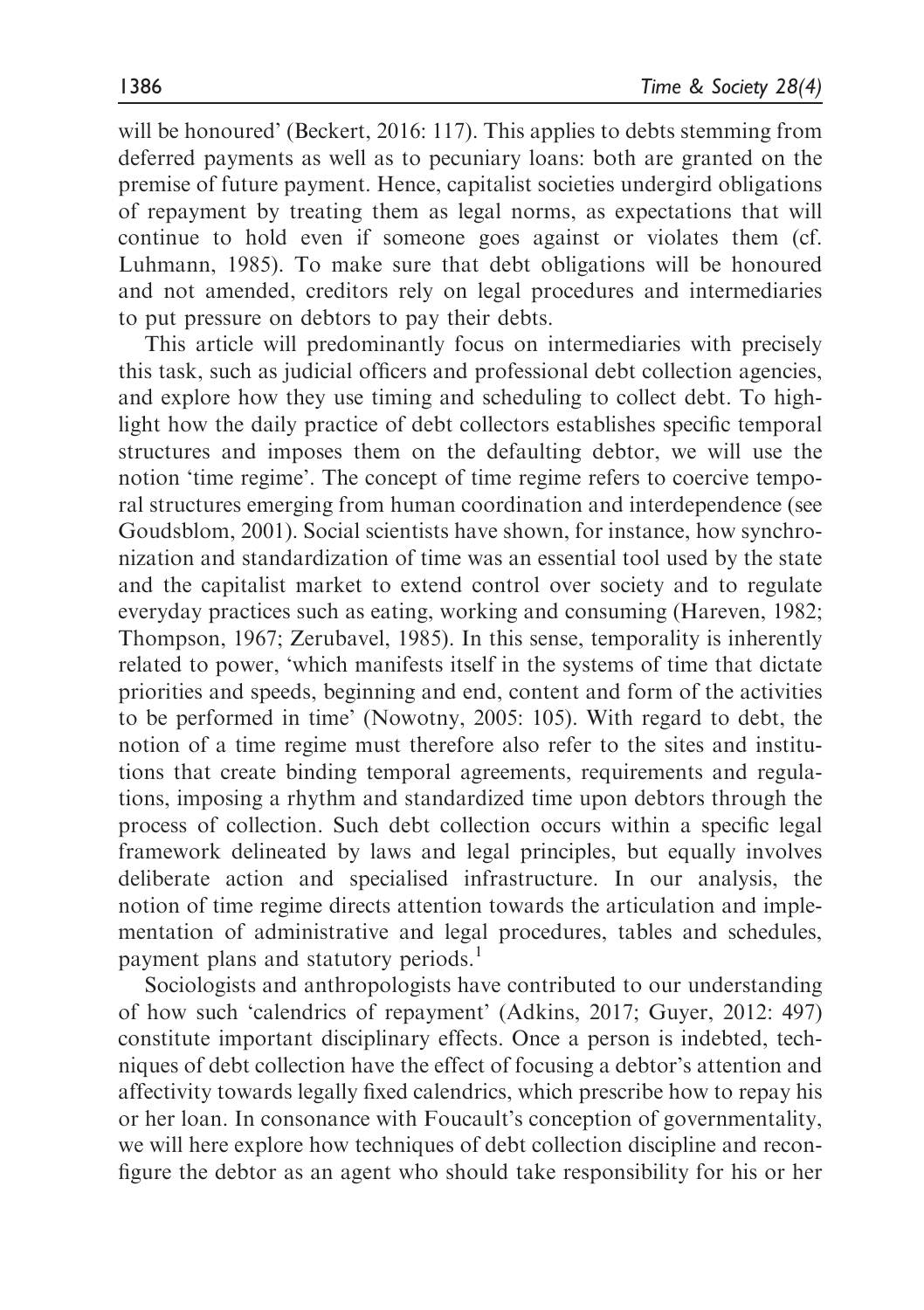own financial 'choices' (cf. Pathak, 2014; Walker, 2012). As the different calendrics of repayment become both more prominent and stricter in different phases of collection (as we will show in the remainder of this article), debtors are increasingly put under pressure to 'take control of their lives' by confronting different payment obligations and planning ahead for budget expenditures.

To further explore this temporal dimension at the debtor's level, we will look at how debtors reconfigure the timing of their payments in line with multiple pressures imposed, but also set limits to the time regime imposed by debt collectors.

Finally, the reader should keep in mind that the time structures of debt collection are not to be considered as a monolithic whole. Although the urged priority and expected regularities of payment put certain exigencies on the collection of mature debts, debt is regulated by multiple and different institutional and organizational time regimes. While the temporal imposition of payment priority and regularity is present in both what is called 'amicable' collection and judicial execution, the time regimes take on different forms and levels of stringency. A detailed empirical account of these two forms of collection follows in the next two sections.

### Data and methods

The analysis presented in this article is based on broader research on over-indebtedness and debt collection among households in Belgium. Due to the judicial technicalities such a topic entails, part of what is presented here is limited to this domestic legal context. It is our hope, however, that the article's general point about time regimes enacted through debt collection in its various forms is relevant to other countries and legal settings.

The material presented below is the result of fieldwork and interviews in the Flanders region, Belgium, spread over two years.<sup>2</sup> Empirical material on debt collection in Belgium was generated through in-depth interviews and participatory observation. To become acquainted with the daily operation of amicable debt collection in Belgium, we organized five interviews with chief executive officers (CEOs) and senior debt collectors, spread over three different collection companies. Additionally, we had the opportunity to follow and interview a debt collector during his daily activities. Material on judicial collection was assembled via three interviews with judicial officers and two independent sessions of participatory observation in the collection process. Additional information on the debt collection process and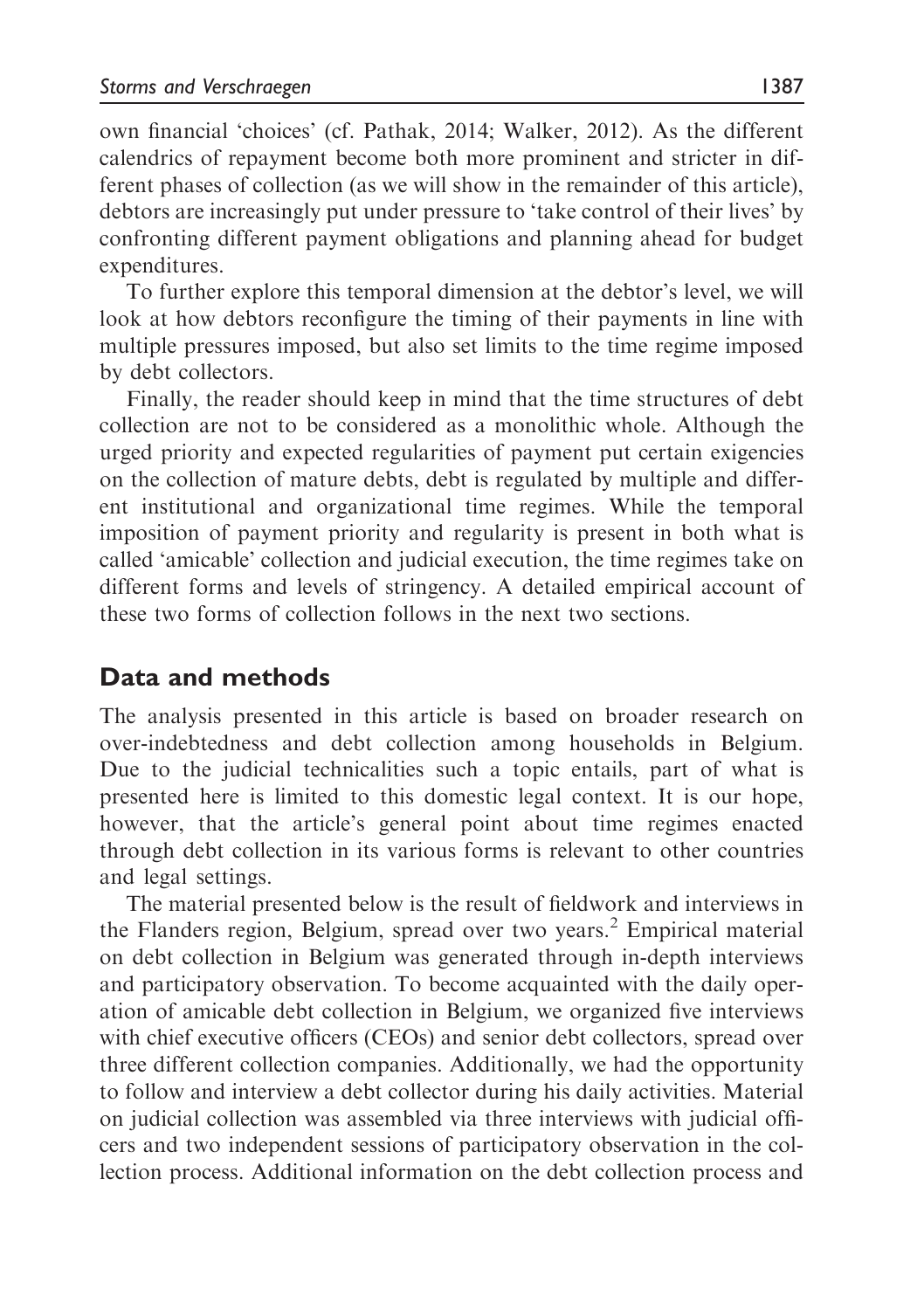legal technicalities involved was found in reference works, specialised literature, legal documents and bills.

To gather information on the experience of the heavily indebted, two approaches were used. First, we attended 22 meetings between social workers from debt counselling services and potential clients looking for help. Three different counselling services were frequented: two which are part of governmental social services and one recent initiative launched by a judicial officer. While differences exist both between and within these organizations, they are of less significance here. During observation, field notes were kept of both the client's story and the interaction between debtor and counsellor. These notes were typed out, coded, analysed and reassembled into debtors' stories. Additionally, we conducted 13 interviews with heavily indebted individuals who either formerly were or currently are in debt mediation, often in combination with other types of social assistance. For further insight into the practice of debt mediation, we held eight interviews with experienced practicing debt mediators. All interviews were transcribed and coded, first openly and then axially, in order to fully explore the generated data.

For reasons of anonymity, all names and other identifiable attributes of respondents have been omitted or fictionalised. All interviews and field notes were originally in Dutch. Translations are our own, potential inaccuracies included.

# A brief introduction to debt collection and mediation in Belgium

By focussing on debt collection, we move away from approaching credit/ debt as 'an indissoluble dyad' (Peebles, 2010) and instead turn our attention to the moment – or rather, series of moments – at which the everyday experience of indebtedness (cf. Deville and Seigworth, 2015) becomes most tangible. Before exploring the temporal intricacies of debt collection, we need to briefly introduce the different stages and actors in the world of debt collection and mediation in Belgium. Inevitably, when venturing 'out into the field', one encounters a variety of positions, stories and convic-tions. Yet, for purposes of analysis and with brevity in mind, we present the field in schematic fashion $3$ 

### Collection agencies

The website of the *Belgian Collectors Association* explains why debt collection is indispensable. Paying one's debts is not only a case of moral and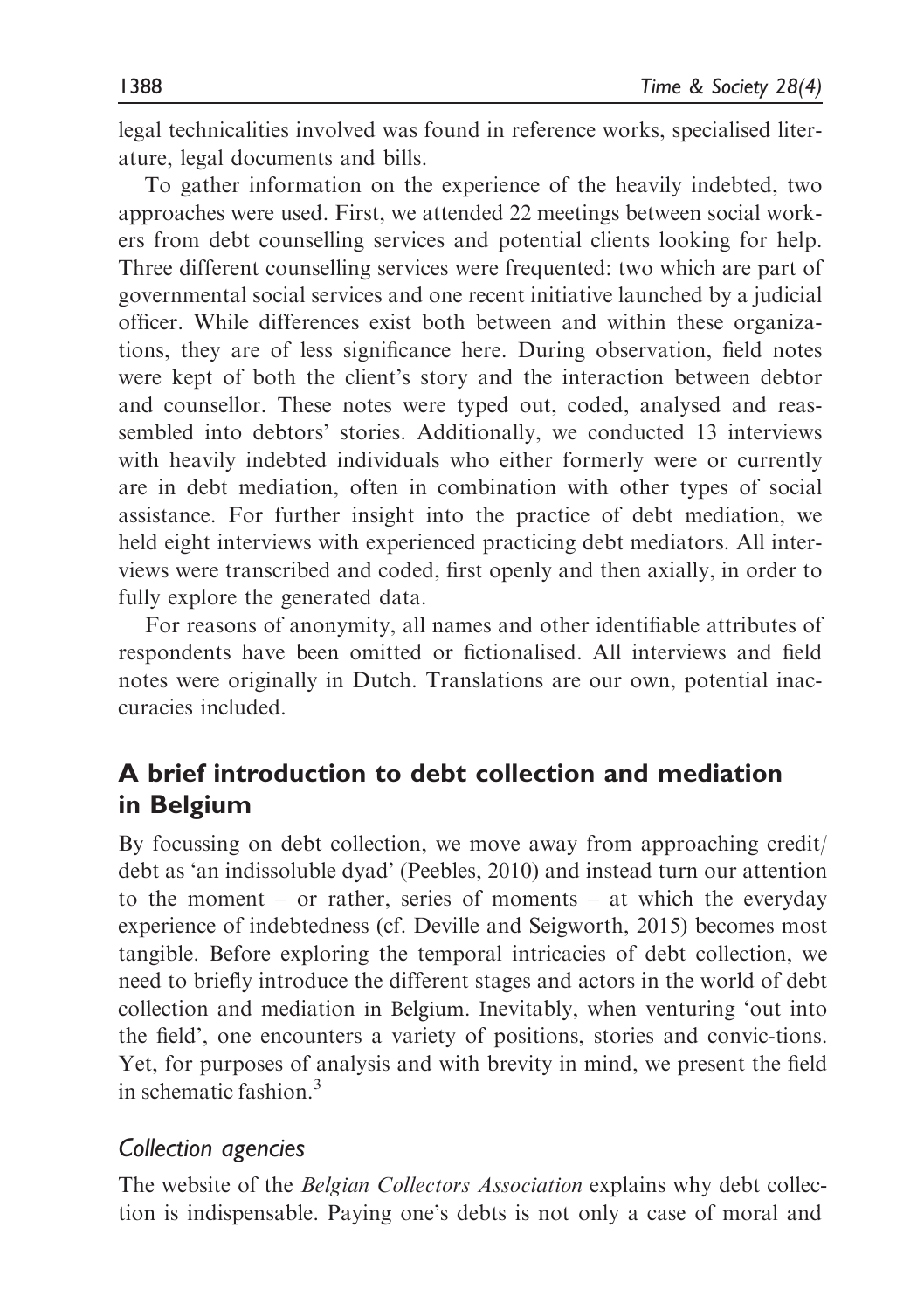social justice, they argue, but also of economic necessity. And this is where collection agencies contribute:

Collection agencies help businesses by collecting outstanding invoices painlessly, thus contributing to a smoothly functioning economy.<sup>4</sup>

This is illustrative of the way collection agencies present their own activities. The goal of debt collection itself is rather straightforward: getting the debtor to repay due debts. Or, as the CEO of a collection agency explained during an interview:

Small accounts or big ones, the problem is the same. You have to change the debtor's motivation to pay to green.

According to this CEO, a majority of debtors are unwilling to pay, rather than unable. He sees it as the collector's task to shift the debtor's willingness to pay from 'red' to 'green'. When convincing debtors to pay, and in contrast to judicial officers, collection agencies are restricted to what is called 'amicable collection'. The law defines amicable collection negatively by distinguishing it from judicial collection: amicable collection is 'every act or practice with the goal of urging the debtor to pay an unpaid debt, excluding collection based on an enforceable title'.<sup>5</sup> In practice, this means that debt collection agencies operate 'out of court' and thus without coercive and judicial measures.<sup>6</sup> Anyone collecting debts amicably, whether it is for themselves or for a third-party creditor, is limited to contacting the debtor with an urging message.<sup>7</sup> The tools of amicable collection are equally basic: letter, e-mail, telephone and home visits are used to remind debtors of their dues and to urge payment.

# Judicial officers

Judicial collection, in contrast, involves a whole different set of actors and principles, and is strictly codified in the Judicial Code. A creditor in possession of an enforceable title, usually in the form of a court judgement, can call upon a judicial officer, who can then take executive measures to force the debtor to fulfil the obligation mentioned in the enforceable title. Such enforcement can take multiple forms, but judicial officers mostly work via attachment of the debtor's possessions, such as furniture and cars, or sequestration of part of his income. These resources then go (at least partially) to debt repayment. As will be discussed later, this attachment is a means to an end, rather than a goal in itself.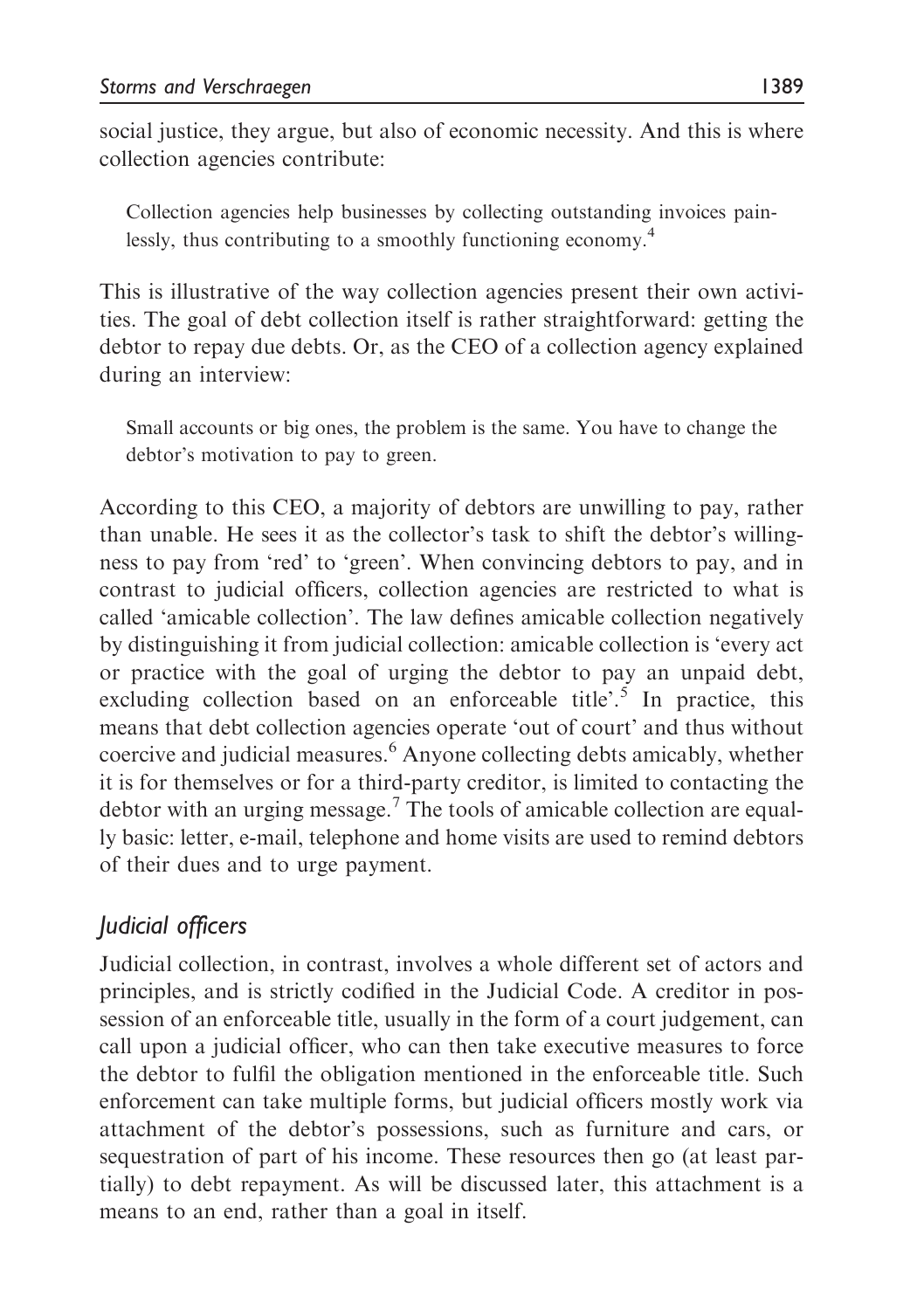In the Belgian legal system, judicial officers<sup>8</sup> are sworn public ministerial officials who have a monopoly over particular and exclusive powers assigned to them by the legislator. They serve summons to court, judgements and writs, and are responsible for the physical enforcement of court decisions and legal deeds. The nature of their employment is dual, as they are both self-employed and public officials. In this latter role, judicial officers are crucial for bringing court decisions 'into practice'. However, being self-employed, a judicial officer is allowed to provide services of amicable collection as well – that is, commissioned collection out-of-court and without enforceable title, similar to the collection agencies discussed above. This makes matters confusing, as in popular imagination a judicial officer is primarily associated with judges, courts and the execution of sentences.<sup>9</sup>

### Debt mediators

A final actor whose involvement with time will be discussed later is worthy of introduction here. Similar to the other actors, the role of debt mediators is peculiar to the Belgian context. Most debt mediation services are part of local social services. Depending on the size of the municipality, a number of social workers assist debtors with paying their dues. These debtors can be both regular clients of social services with a multitude of problems, as well as citizens seeking help only for their debts. Yet unlike what is often assumed, debt mediators do not take the role of personal assistant. They stand, rather, between debtor and creditor-collector in an attempt to mediate between these parties.

The aim of debt mediation<sup>10</sup> is 'to bring clarity', in the words of one debt mediator who explained that most clients have lost all overview and structure. The mediator is tasked with listing debts and creditors, mapping out a family budget, and assessing how creditors can best be repaid. What is most wanted by the debtors, the mediator continued, is peace with collectors, especially with judicial officers. A mediator from a different organisation explains that debtors usually ask for 'peace and quiet'. According to him, debt mediation is aimed at 'providing space to breathe' and 'taking away pressure', especially in the face of judicial collection. Moreover, by providing structure, a successful payment plan can help prevent additional steps in the process of execution and the extra costs this might involve.

By assisting debtors with their financial budgets and negotiating a payment plan with the creditors, mediators provide stability to the debt relationship. In a sense, then, debt mediators too are part of the repayment process. The practice of debt mediation can further illustrate the time work involved in synchronising the temporalities of collection & repayment with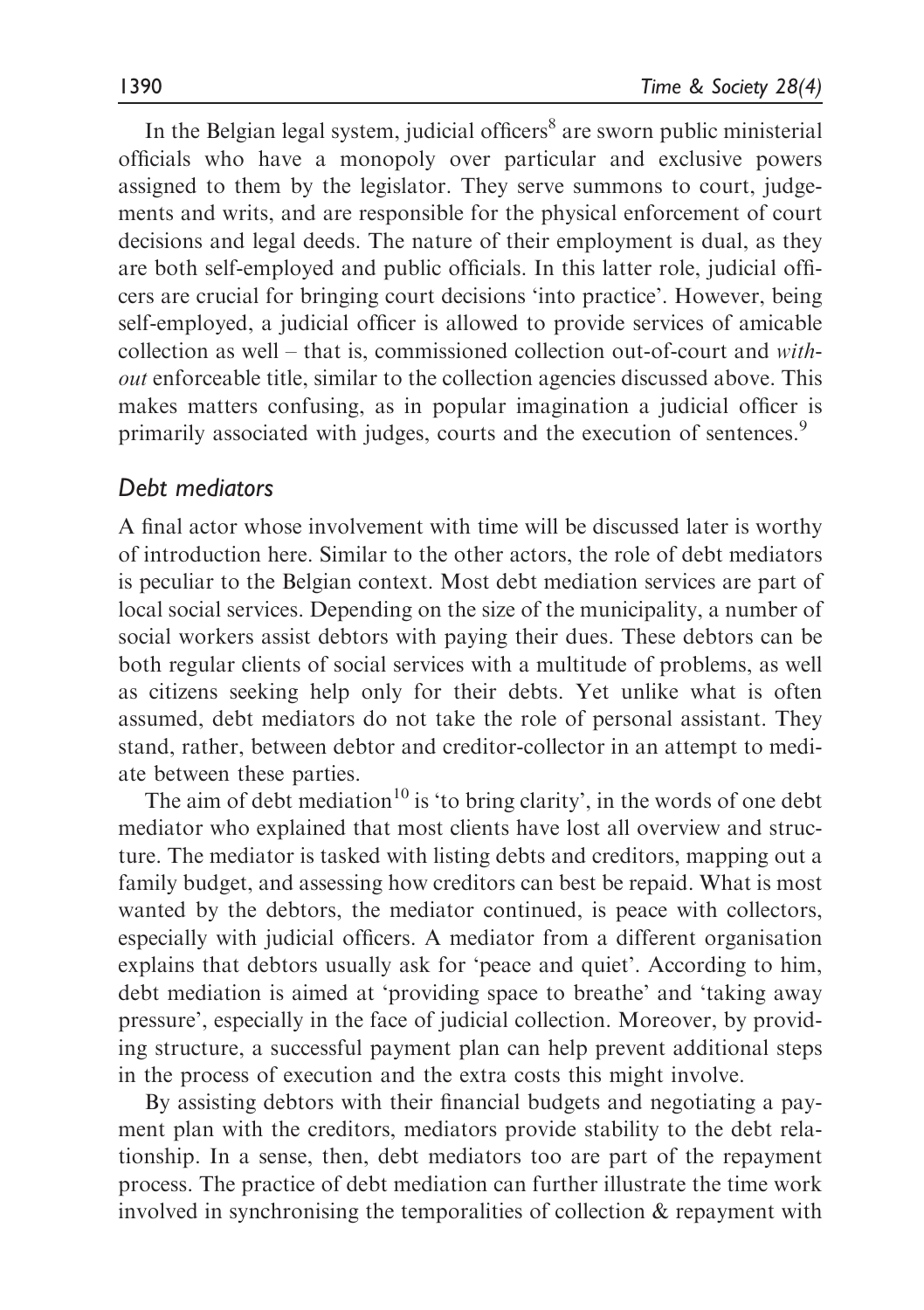the 'lived time' of the over-indebted. But before we get to debt mediation, we must start with debt collection.

# Temporal pressures in debt collection

### Amicable collection: Regularity through reminders

In the absence of any enforceable measures, the trade of the debt collector consists of reaching out to debtors via different means of communication, and 'amicably' impelling them to pay. Not that different from collection more than 20 years ago (see Hill, 1994), the collector spends most of his time tracking debtors and attempting to communicate with them, either via telephone, postal mail or e-mail.

Establishing a relationship with the debtor is a crucial step in inducing payment, and is part of what Joe Deville has identified as 'the capture of affect' (Deville, 2012). When exploring the role of the corporeal in the collection of unsecured consumer debt in the UK, Deville highlights how collection letters themselves invite affective responses. In phone calls, too, such affect management is present. Collectors, Deville (2014: 78) writes, aim to 'solidify and intensify the attachments that bind the defaulter to this particular product', and to 'individualize the "debt" in relation to the competition [of other collectors]'. Similarly, the debt collectors we interviewed in Belgium mentioned the importance of establishing a bond with the debtor. That such a bond should be kind, as emphasized by one CEO, serves an instrumental purpose: it makes the collector's pleas much more difficult to ignore. Which means of communication is best suited to establish such a relationship depends on the assessed character of the debtor. As explained by a senior debt collector:

No person is the same, no [two debtors] can be approached in exactly the same manner. [...] There are cases in which I choose to never send a letter or an e-mail [...] because contact by phone yields the best results. [With others] it is not possible to have contact over the telephone, [they] are much too defensive, and then we choose to work via e-mail.

Whatever the means of communication, the collector's message provides a sense of urgency, attempting to transform the outstanding debt into something the defaulter needs to act on immediately. In writing, the urgency of the matter is underscored by capitalising certain words or printing them in bold, such as the terms within which payment is expected and possible future action when payments are not met in time. Through their communication, both by aiming to instil a sense of urgency and by imposing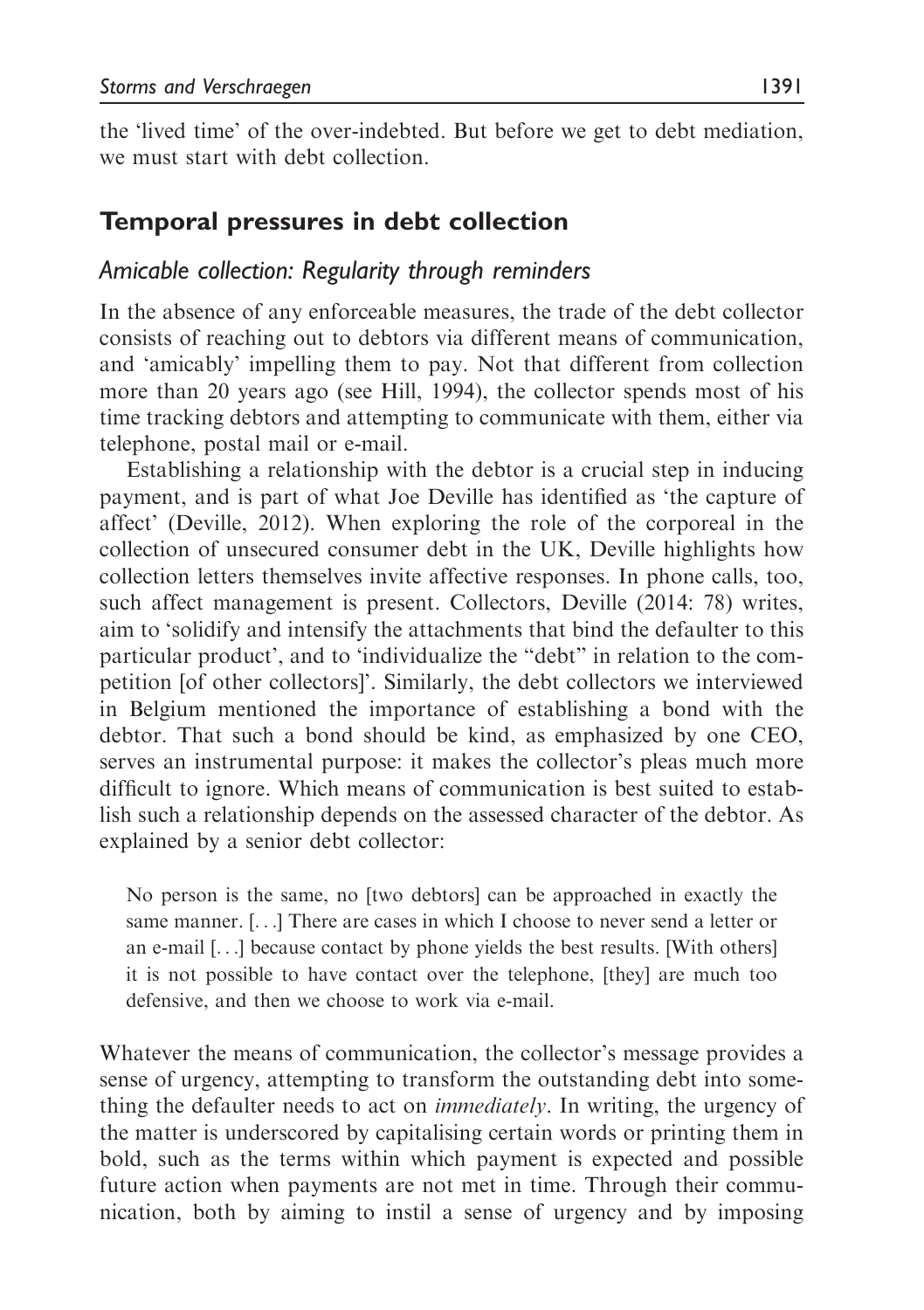deadlines, collectors engage in 'time work' (Flaherty, 2011), hoping to shift the debtor's temporal experience, sense of priority and timing of payments. Through this time work, then, the debt collector attempts to elicit an affective response from the debtor by creating an intensified affectual relationship with time and deadlines. This time regime has to be affective for it to be effective.

Because they are limited to 'amicable' collection, these agencies cannot deploy any judicial measures which would force the debtor to pay. Collection agencies themselves emphasize on their websites and in interviews that such approach is preferential both in terms of time and cost of collection. In practice, however, judicial measures and legal means are important as means of last resort, collectors added in interviews. Although they have to be careful with direct threats of legal prosecution, they will often hint at legal action.10 Potential litigation and judicial enforcement always loom over the interaction between collector and debtor. Even in amicable collection, the judicial and legal dimensions are always present.

The collection strategy takes shape in negotiation with the commissioning creditors, explains the marketing manager of a collection company. Often, he emphasises, the creditor will simply ask to collect as much of the debt as possible, regardless of the debtor's situation or customer relations, at which point it is the agency that independently maps out a policy based on their knowledge and experience. Within this framework, however, the approach can still be tailored both to the collector's experience, but also to his assessment of the debtor and his financial capacities. This space for customization, what was called a 'made-to-measure' approach by one senior collector, is crucial. The marketing manager again:

[The collector] has some room to manoeuvre, which allows him to play into the debtor's paying capability. It's useless to impose on someone in a really dire financial situation a payment plan he can never follow.

Earlier in the interview, the same marketing manager emphasized the importance of segmentation: distinguishing between different types of debtors and attuning the collection strategy accordingly.<sup>12</sup>

Legally speaking, a creditor is entitled to full payment of all due debts, which implies the debtor does not have a guaranteed right to pay in instalments. When it comes to collecting debts, however, paying in parts is a pragmatic solution for households with small budgets. This is why the negotiation of payment plans is one of the collector's main tasks. The precise modalities of such plans, i.e. how much is to be paid when, are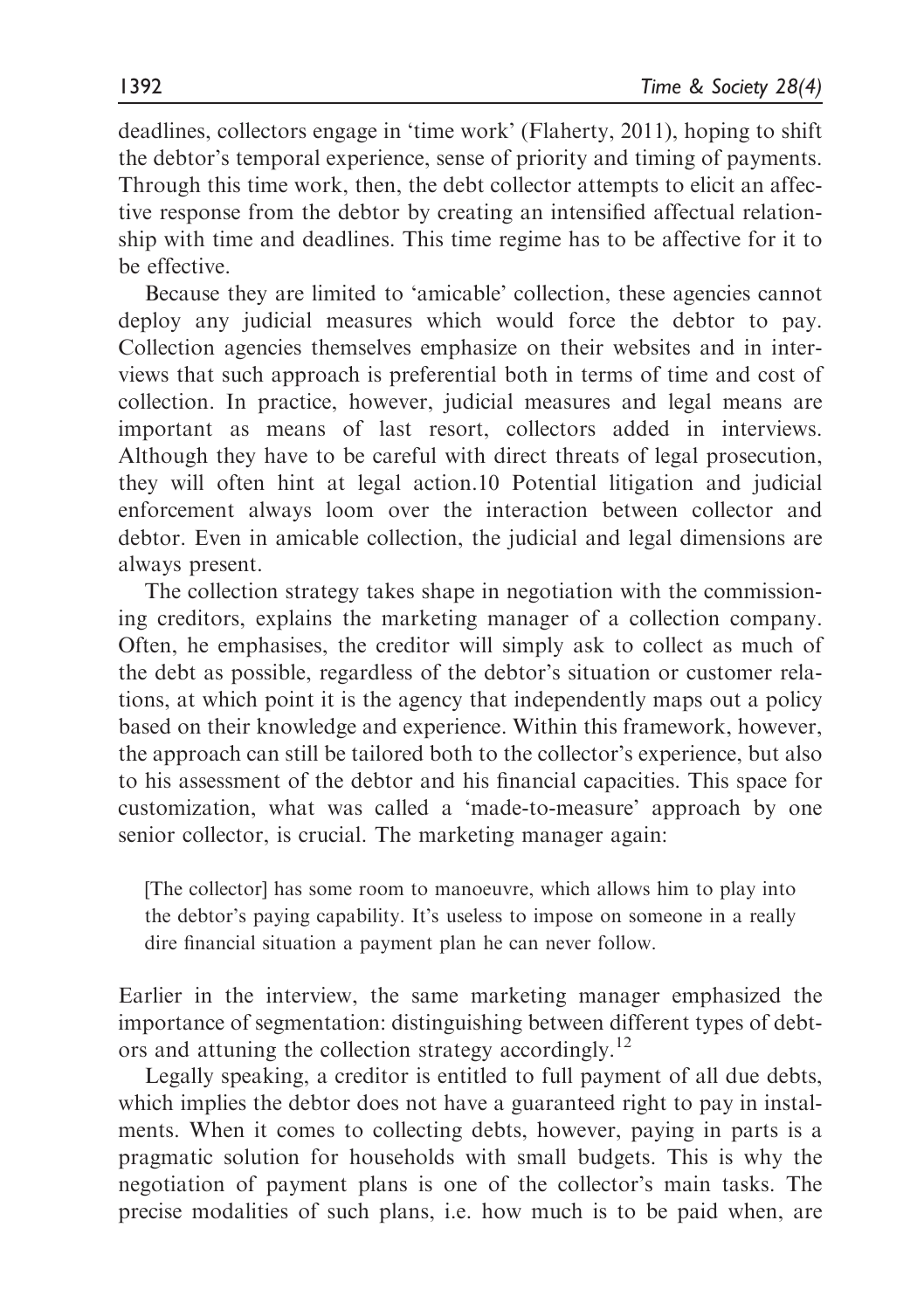highly variable and depend on the collector's assessment of the debtor's situation and solvency. A senior debt collector explained how contact with the debtor is always a matter of 'putting things into perspective', which requires filtering: 'is this something I have to take into account, or is it... just some story?'

When negotiating a payment plan, the aim of the collector is double: to keep the number of payments low to receive the total sum as fast as possible, but also to quickly receive a first payment.<sup>13</sup> In a negotiation over telephone we observed during fieldwork, the debtor promised to pay  $\epsilon$ 80 monthly starting next month, while also agreeing to deposit  $\epsilon$ 10 the very next day. Negotiating plans with high monthly payouts is only half of the collectors' task; they also need to ensure that the plans are executed. In the words of the marketing manager:

We speak of a promise to pay. Such a promise to pay is sometimes not followed through, but then it is necessary to [go after it].

Continuously reaching out to debtors who already agreed to pay, is therefore essential. Here the collection agency's specialised infrastructure plays an important role; with its detailed history and automated reminders, it assists in keeping track of time and due payments. One main advantage collection agencies emphasise when presenting their services online and in interviews relates to this supportive infrastructure, consisting of continuously refined and adapted software and hardware. This technical backbone assists with tracking different steps in the process of collection, provides a history of communication and warns the collector when a debtor misses a deadline. Each record contains parameters such as claim reference, priority and status indicating the current state of affairs. More importantly, the system functions as an automated calendar: for every debt, a reminder is set to a specific date on which either payment is expected or action required. Take the following example observed at a collection agency. A debt of almost  $\epsilon$ 10,000 is nearly paid in full: thanks to payments of  $\epsilon$ 150 per month, the outstanding balance has been reduced to  $E$ 290. This month, however, the debtor once again skipped payment. Adam, the collector, explains that this has happened a few times already and attempts to call the defaulter. As his calls are left unanswered, Adam decides to send a 'customized letter' in which he asks the debtor to settle the remaining balance as soon as possible. In another example of the need for well-timed reminders, Adam had already sent three letters to a family defaulting on school fees without any response. Finally, a home visit yielded  $\epsilon$ 40 in cash and a promise to settle the remaining balance with five monthly payments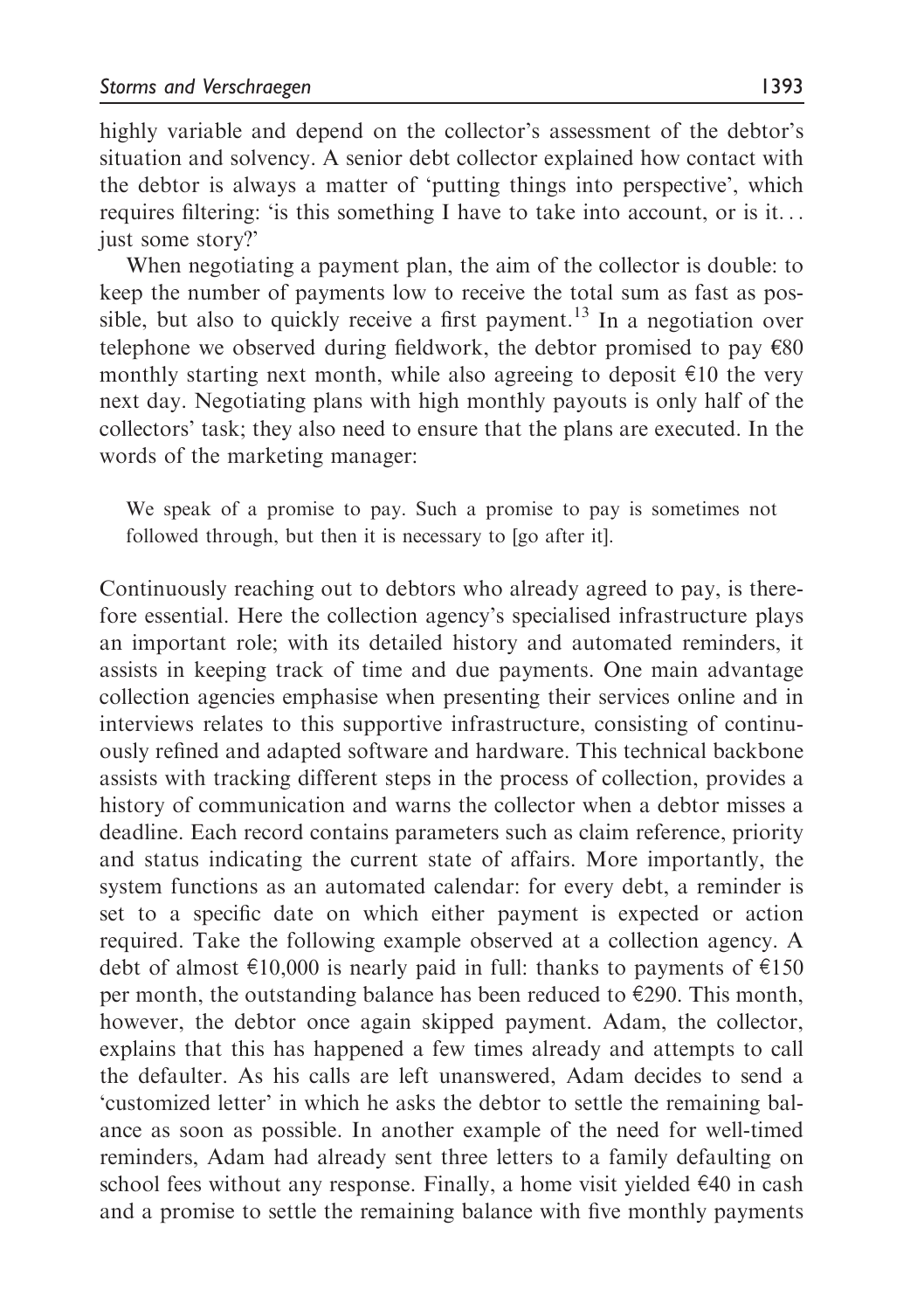of  $E$ 198. The first of these instalments should have arrived four days ago, so Adam decides to make a telephone call. Upon recalling the agreed upon payment plan, the debtor promises to pay tonight. The collector agrees, but decides to send an additional e-mail to remind the debtor of his promise. Adam adjusts the record's status in the computer to 'promised payment' and moves on to the next debt. Similar situations often occur, Adam explains. In some cases, he has to call for each monthly payment.

Continuous reminding is the bread and butter of debt collection. Whenever the debtor is late with payments, the collector will remind the defaulter of prior agreements – be it the debt itself or a payment plan. Or, more accurately, the software system will first remind the collector of the expected payment, after which the collector decides which steps to take. The automated calendar helps collectors to closely observe payment plans and to react quickly when deviations occur. To summarise, then, the very core of amicable debt collection consists of repeated (attempts at) contact with the debtor, either to establish an initial relationship or as a reminder to pay the agreed instalments. Especially when multiple reminders are sent to make sure debtors follow the payment plan, the collection agency imposes a strict regime of temporal regularity.

### Judicial collection: Enforced rhythm

To explore temporal regimes at play in judicial collection, we first need to sketch the basic procedure of judicial enforcement with attachment of moveable property. This overview, however, is severely simplified and will disregard important details and exceptions.<sup>14</sup> As explained earlier, an enforceable title is a strict prerequisite for any executive action to be undertaken on behalf of the creditor. Such a title is usually a court order, a notarial deed, or – when the government is creditor – an administrative document conferring enforceability. This legal document grants the collector, or rather the judicial officer he employs, additional power with which the debtor can be forced to pay his debts.

Before any means of enforcement can be deployed, the judicial officer is required to serve the executionary title on the debtor, after which the 'payment order' can be delivered: a writ formally ordering the debtor to pay the outstanding amount. The payment order is a final warning and last chance for the debtor to follow the verdict of his own free will. After at least one day has passed, the road to attachment is open. Attachment is a technical legal procedure through which a judicial officer can take possession of a part of the debtor's income and other valuables with the goal of allocating these towards debt repayment. Various types of attachment exist, but in the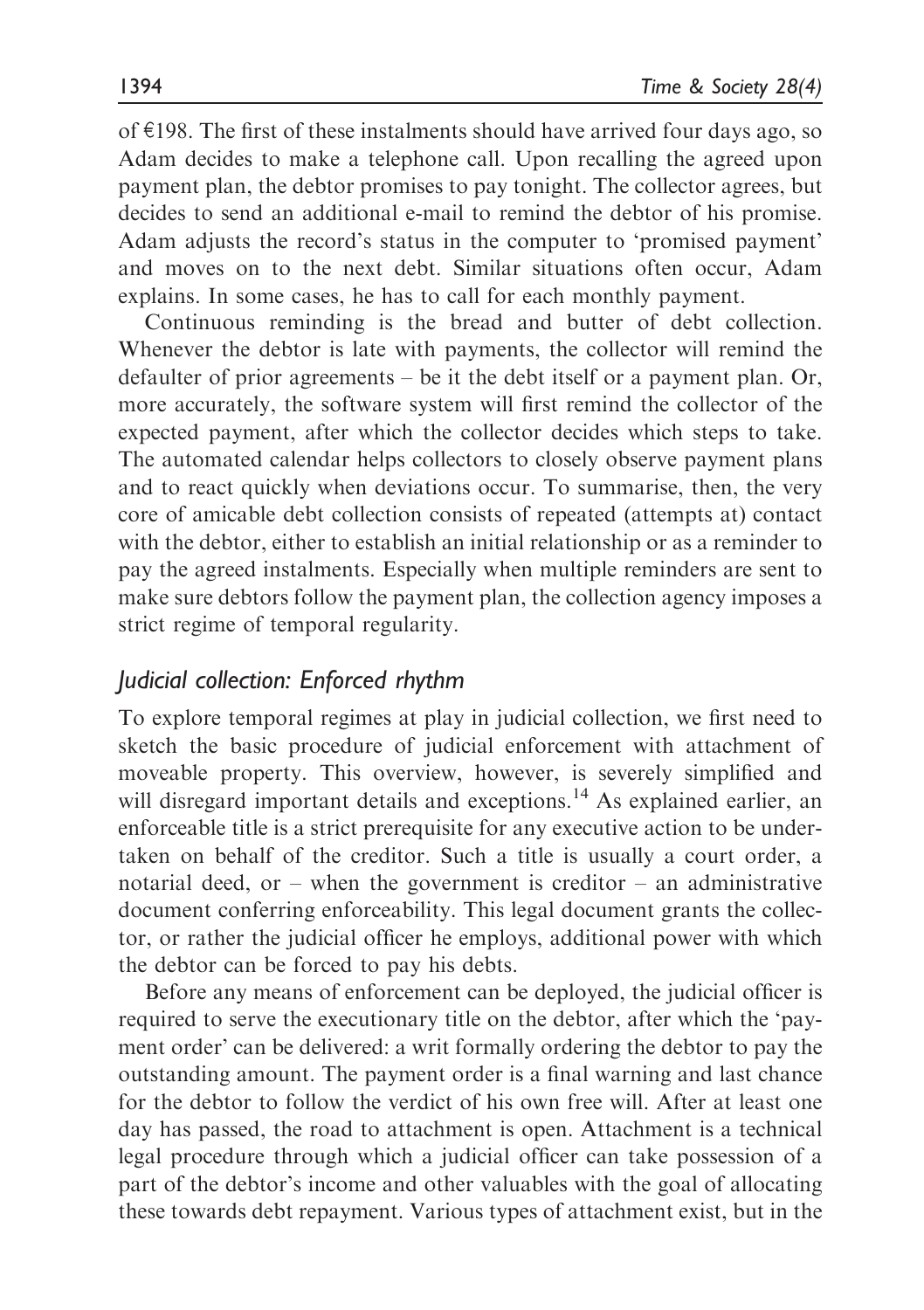case of judicial debt collection among consumers, seizing possessions or taking a part of the debtor's income is the most common.

For attachment of possessions, home visits are required. During such visit, the judicial officer can enter rooms of the dwelling where the debtor lives, taking note of moveable assets. If needed, the officer can call upon law enforcement and a locksmith to gain access to the home of the debtor. But even if he does not enter the dwelling, the judicial officer can write down goods he observes from the outside.<sup>15</sup> The result is a detailed record of attachable goods found in possession of the debtor.<sup>16</sup> Contrary to popular understanding, attachment does not yet include the removal of these assets, which is a separate fourth step: the removal and transportation of these goods can take place at the earliest one month after attachment. In the past, subsequent sale by public auction was announced and billed at the residence of the debtor. While auctions are still announced publicly, they no longer mention the debtor's identity. Finally, earnings of this sale are distributed proportionally among registered creditors.

Each of the steps outlined above implies an extra cost: compensation for litigation, serving writs and payment orders, attachment of possessions, locksmith and police, remuneration of moving company, and finally public sale are only some of the extra costs to be reimbursed by the debtor. These costs are laid down by royal decree and cannot be written off, which means that they are payable by the debtor – or, if he is insolvent, the creditor. Any partial payment will first be allocated to these costs of execution, before any remaining sums are used to settle the original debt. In practice, this also means that 'original debts' can multiply several times in size due to the costs of these executionary steps. Cases with debts growing from an original  $\epsilon$ 50 to a final bill of  $\epsilon$ 1000 or more, though exceptional, are not unheard of (cf. example below).

Not all these steps are necessarily carried out. When conceived as an 'executionary pyramid' (Van Loon and Delrue, 1994), only a fraction of the cases in judicial collection reach the top and result in public sale of attached goods. In many cases, the debtor will pay – either partially or in full – before it comes to this final step. In other instances, the judicial officer can, for example, inform his client of the financial situation of the debtor. Based on this financial assessment, they can decide to halt execution if the costs of these steps would exceed expected returns (because of the limited worth of the debtor's assets), or when the debtor only has possessions exempted from attachment. Similarly, a payment plan may be agreed upon at any time during the execution – if the parties involved can reach agreement.

Timing and scheduling are thus of vital importance to the judicial officer's activities. Strict intervals and terms must be heeded at the risk of the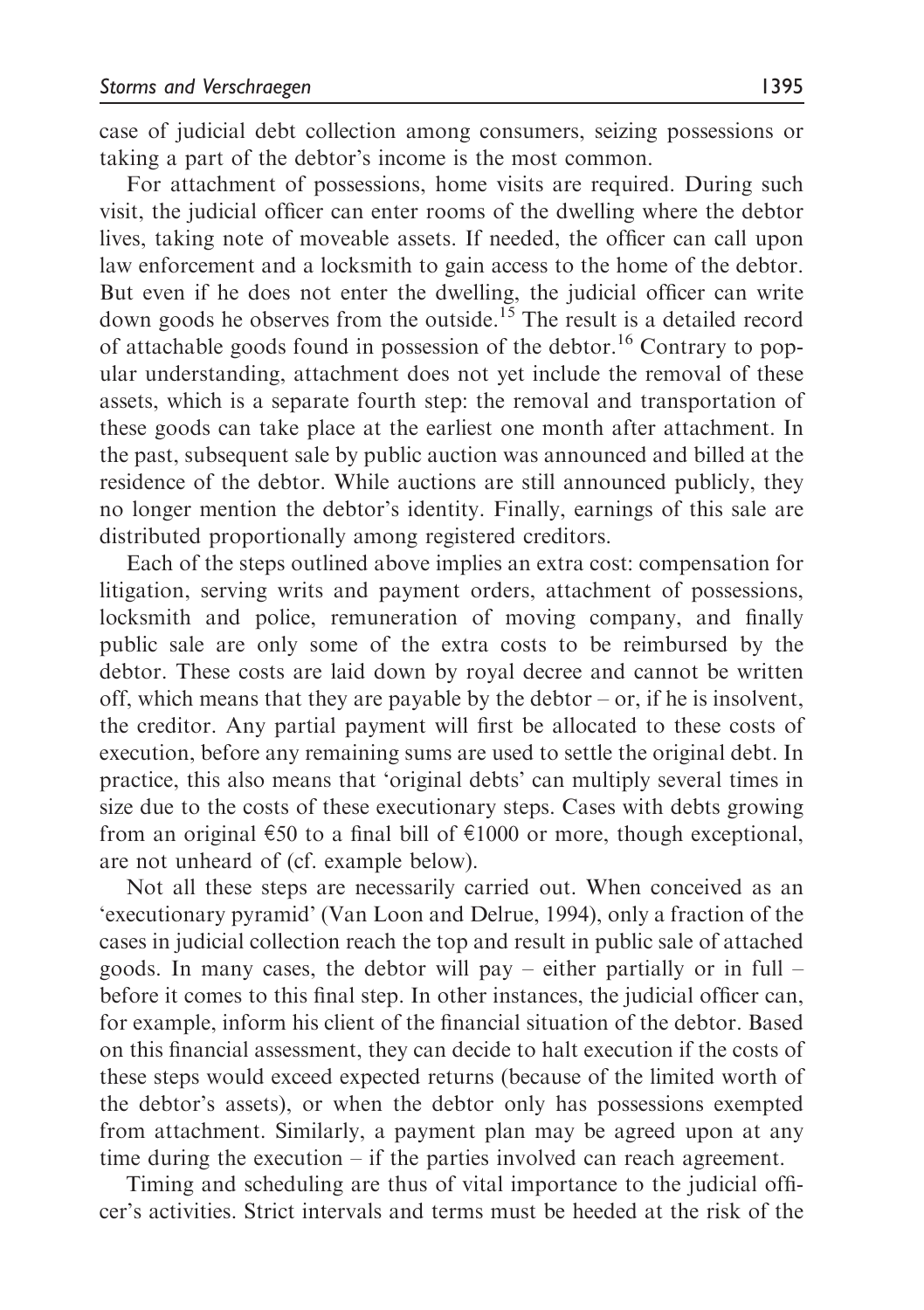process of execution being nullified. This temporal dimension is not only crucial when enforcing obligations to pay, but is important in all of the judicial officer's legal tasks. For example, serving summons, too, involves strict legal terms and deadlines.<sup>17</sup> As one judicial officer phrased it:

Judicial officers are creatures of terms & deadlines. [We] have to consider many terms, both towards steps in the procedure, as for the statute of limitations.

This temporal dimension with obligatory waiting periods allows the debtors subject to execution to exercise secured rights and gives them the opportunity to exhaust remedies. Additionally, as emphasized by the same judicial officer, these waiting times give debtors the space to gather required sums or propose a payment plan. Within this legally required time frame, and similarly to amicable collection, judicial officers can, according to their own judgement and based on experience, decide to postpone certain steps or make additional attempts to establish communication.

At each step, the communication by judicial officers to the debtor radiates a sense of urgency. Much like collection companies in the amicable process, they too emphasise the need of swift action and thus attempt to capture the affect of the debtor. This is made explicit by mentioning specific terms within which payments are expected. In contrast to amicable collection, however, the judicial officer's urging can be backed up by real threats. When collecting overdue taxes, one judicial officer writes, for example:

May I request you to deposit this amount by making use of the attached transfer form. In default of full payment or proposed arrangement within eight days, I have the formal order to serve the enforcement order and to proceed to execution, at your expense and with all means allowed by law. (emphasis in bold in original)

In another example, a judicial officer sends a reminder about impending attachment and the additional costs this involves:

Consequently, I regret to inform you that, in the absence of immediate payment or first instalment on the bank account mentioned above, we will SHORTLY proceed to ATTACHMENT of your furniture and goods.

If no one is present, I wish to inform you that a locksmith will be instructed to open doors, in presence of the police. (emphasis in bold and capitals in original)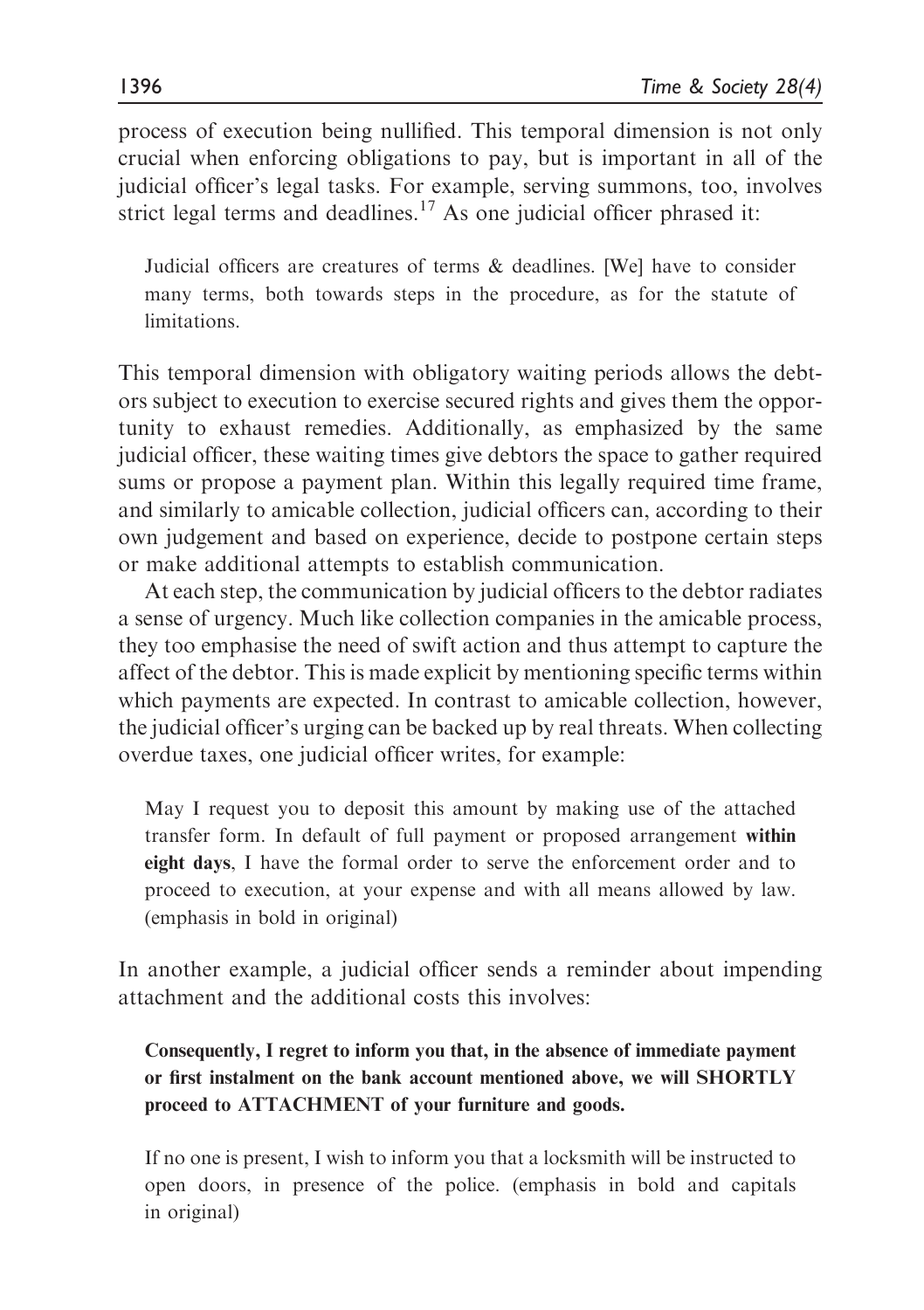While collection companies, too, can emphasise urgency and even refer to possible legal action, only judicial officers can make these threats specific.

Through execution, discussed above in the form of attachment of possessions, the creditor and judicial officer force themselves directly into the lifeworld of the debtor. Yet the goal of execution is not the sale itself (which often generates few, if any, net proceeds), but rather to incite payment. As stated by one judicial officer:

Each step involves extra costs and lengthens the procedure. The goal is not taking away possessions. The goal is resolving a case.

Another judicial officer was even more direct:

Attachment is first and foremost a means of creating pressure. The goal is not to sell, but to let the debtor pay. [...] Cars are the easiest [way to achieve this], they hurt the most.

Attachment, like preceding communication with the debtor, is intended to increase pressure to pay. In the case of low-income households with multiple debts, attachment is part of a competition between collectors. In the words of a legal adviser of a poverty organisation:

Judicial officers themselves say: 'Yeah, we know these household effects have very little worth [...] but we do this to stir them up,' so they know that the disposable income available at that moment will come [to them] first. It is also a struggle between collectors. [...] [The judicial officer] who exerts the most pressure receives.

Similar to the pressurising in amicable collection discussed earlier, judicial officers attempt to instil a sense of urgency through their communication and actions. Doing so, they, too, attempt to 'capture the affect' of the debtor. Yet, in contrast to the collection agencies, the judicial officers are not limited to affective techniques, as their words are backed by the monopolistic legal powers they derive from their mandate.

One final component and parallel to the operations of collection agencies is important here: the expected and imposed regularity of payments. As with amicable collection, agreed payments are tracked with great attention. Unlike payment plans in amicable collection, however, deviation from the prescribed timing can be costly, precisely because the implied additional costs are borne by the debtor. This can be illustrated by an extreme but telling example.<sup>18</sup> After falling into arrears, the total debt on a hospital bill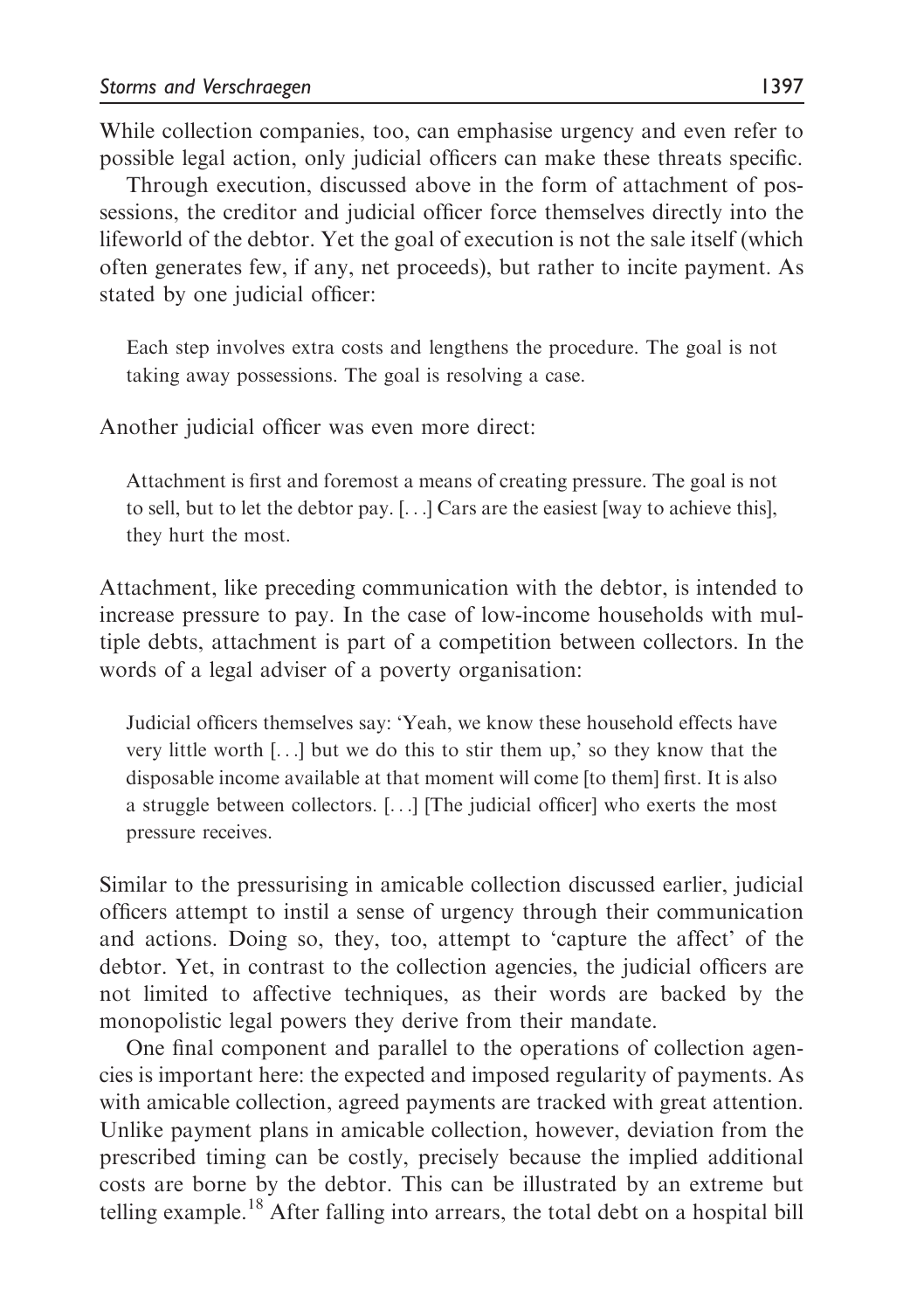soared from an original  $\epsilon$ 23.63 invoice to a total of  $\epsilon$ 817.58, due to costs of litigation, attachment of possessions, and other executionary steps involved. Only after the judicial officer announced the removal of attached possessions did the debtor start paying in instalments of  $E$ 50, each payment adding an additional 'right of payment' charge of  $\epsilon$ 4.90.<sup>19</sup> After ten months of regular instalments, the debtor stopped paying. Within two months, the judicial officer decided to announce, again, the removal and public sale of attached possessions. This entailed extra charges for the debtor, leading to an additional cost of  $E182.10$ . This example illustrates how a rhythm of payment is imposed, i.e. by sanctioning deviation, which in turn can lead to additional debts.<sup>20</sup> Skipping the regular payments resulted in prompt pecuniary punishment and the resumption of attachment. Through the threat of execution and concomitant additional costs, paying off debts in judicial collection is subject to an ineluctable calendar.

### Debtors' responses to the pressures imposed by debt collection

How do debtors react to the increased pressure to pay? First and foremost, the debtor's assessment of payment priority is related to perceived urgency. This order of importance is influenced by threats of execution, a topic that emerged during interviews with debt mediators and heavily indebted heads of households alike. Debts in which judicial officers are involved are deemed more urgent and are prioritized over other due payments, even if this implies postponing other important or recurring expenses.

Debtors with limited means have severe difficulties in responding to different claims for payment priority, and continuously have to micromanage the timing of their payments (cf. Hohnen, 2007; Streinzer, 2016). Shifting payments, deliberately exceeding deadlines and balancing payment priorities are all part of their budgetary strategy, as illustrated by an interview with Uma, debtor and mother of three:

So from the moment they start calling again, I make sure to always be just ahead of them [...]. Yesterday I was paying bills, and thinking should I do this [now] or... No, because then the other payment might suffer, and I still have to pay that, and I have to keep some money available for the rest of the month [...]. You have to draw a line somewhere. And taking food away from my children, that I won't do.

In order to match the different budgetary obligations, debtors are required to shift with the timing of their payments. When deadlines conflict with one another, different payment obligations have to be carefully balanced. Additionally, the above excerpt illustrates how debtors are pressured to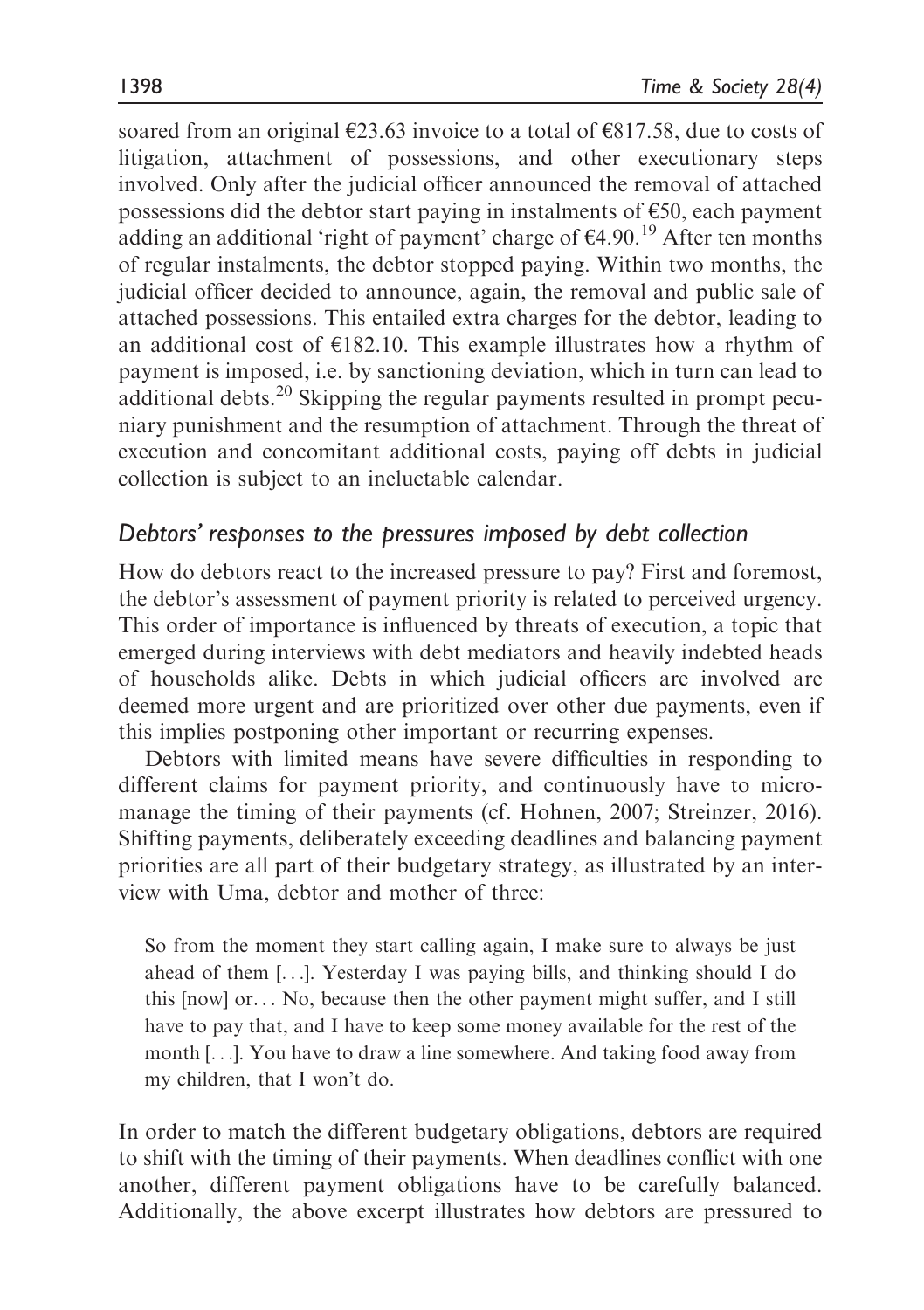meet incommensurate types of obligations. Uma is not only a debtor confronted with unpaid electricity bills for which collectors will come after her, she's also a mother with moral obligations towards her children. Although she has multiple subjectivities, she only has one single budget. By setting relations they consider sacred above other considerations, debtors like Uma try to manage and balance the different obligations laying claim to their budget. They largely accept the time regime that is imposed upon them, yet also set limits to it.

In another interview, an elderly and chronically ill couple explained that their 'illnesses take precedence' over other hospital debts. Even though they claim to be very willing to pay off their outstanding debts, recurrent pharmaceutical bills take priority in their monthly budget. For them, too, timing is crucial in their budgetary management. To his frustration, 'after 45 years of paid labour', the husband receives his pension only on the 14th of each month, while his wife has to wait until the 24th. Because of this temporal cycle, they can only pay regular bills and medical expenses in the second half of each month.

Both examples demonstrate how time regimes of the indebted are reconfigured in line with the pressures imposed by debt collection, but are also partly resistant to this pressure. By prioritizing urgent needs and intimate relations over other due payments, they set limits to the time regime imposed by debt collectors.

### Debt mediation as time work

Back at the debt mediation services, the caseworker wonders how Quinten manages his monthly bills and dues, given he is paid on a weekly basis. How does he decide what to pay when? Quinten explains that he agreed with his landlord to pay rent weekly. Other pecuniary obligations are met when they arrive. A list of Quinten's debts has already been made, but before any debt mediation can take place, an overview of Quinten's monthly budget is crucial. His wages are no longer attached by judicial officers, and despite weekly fluctuations in his income, it is estimated that about  $\epsilon$ 400 per month will be available for settling his debts. Yet the mediator is concerned that the puzzle might be more complex. Especially potential future expenses are of concern. Quinten's second-hand vehicle, which he bought from a friend and still owes money for, is in a dilapidated state. Without his car, Quinten has no income, and without budgetary surplus no mediation is possible. They talk about the state of his car, its brand and age, in an attempt to estimate potential costs in the near future. When discussing his income, Quinten mentions he will receive his holiday pay next month. Despite insistence of the mediator, Quinten cannot estimate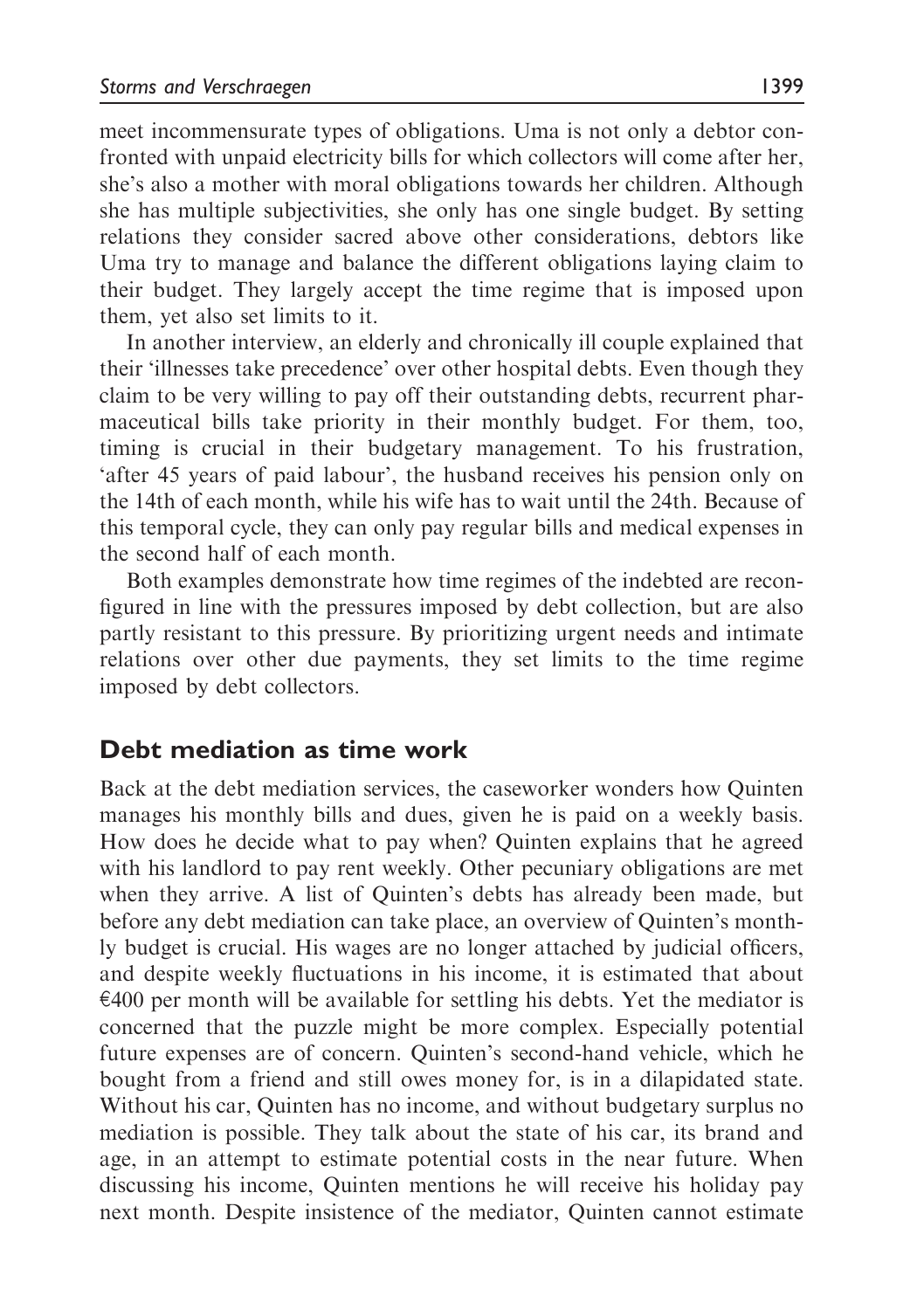how much he will receive. For successful mediation, an accurate and thorough budgetary plan is vital. Contingencies such as potential expenses and shifts in income add to the complex puzzle that is budgeting in debt mediation. Turning to practical arrangements, the mediator asks when Quinten will pay them, so that they can distribute his payments among creditors.<sup>21</sup> They agree that he will make his payments weekly. Every four weeks, the mediator will pay the creditors.

The goal of mediation is repaying debts while guaranteeing a basic living standard for the debtor and preventing additional debt-related costs. To do so, mediators must re-establish the overview lost by debtors themselves, both in terms of how much is owed to whom, and in relation to what is due when. Working towards debt relief, then, requires (re)scheduling payments and renegotiating deadlines.

When discussing the temporal pressures of judicial collection above, we showed an example where a judicial officer asked for overdue taxes to be paid 'within 8 days'. At the time the letter arrived, the debtor in question was enrolling in debt mediation and budgetary assistance at the social services. The debt mediator explained the situation to the judicial officer via e-mail and asked for extension of time for payment, proposing to pay the complete sum in two months at the latest. The collector agreed on the condition that payment would arrive punctually. Here, the fact that the sum was relatively small,  $\epsilon$ 74.34 in total for a principal sum of  $\epsilon$ 36, presumably added to the judicial officer's leniency.

Interventions like these constitute the core of the debt mediator's daily activities. The centrepiece of debt mediation is the payment plan drawn up by the mediator. To pay the different creditors, the mediator must first fit income, regular expenses and debt repayments into a single budget. Next, the mediator allocates the budget for repayment to the different creditors. The result of this puzzle is a payment plan that details both level and timing of the instalments creditors will receive. As the number of creditors increases, the timing of payments becomes more difficult. To decide which payments are best made when, the mediator considers the urgency of different debts, their respective amounts and the estimated tenacity or flexibility of different collectors. The timing of different payments is crucial in at least two aspects. By focussing on smaller sums first, often paying these in full rather than in instalments, a larger monthly budget becomes available for the remaining debts. This is important, because the higher the debt, the bigger the instalments need to be in order to convince the creditor of the payment plan. Rather than splitting the budget amongst too many debtors at once, the mediator will ask some creditors for extension of time for payment and attempt to convince them with the prospect of higher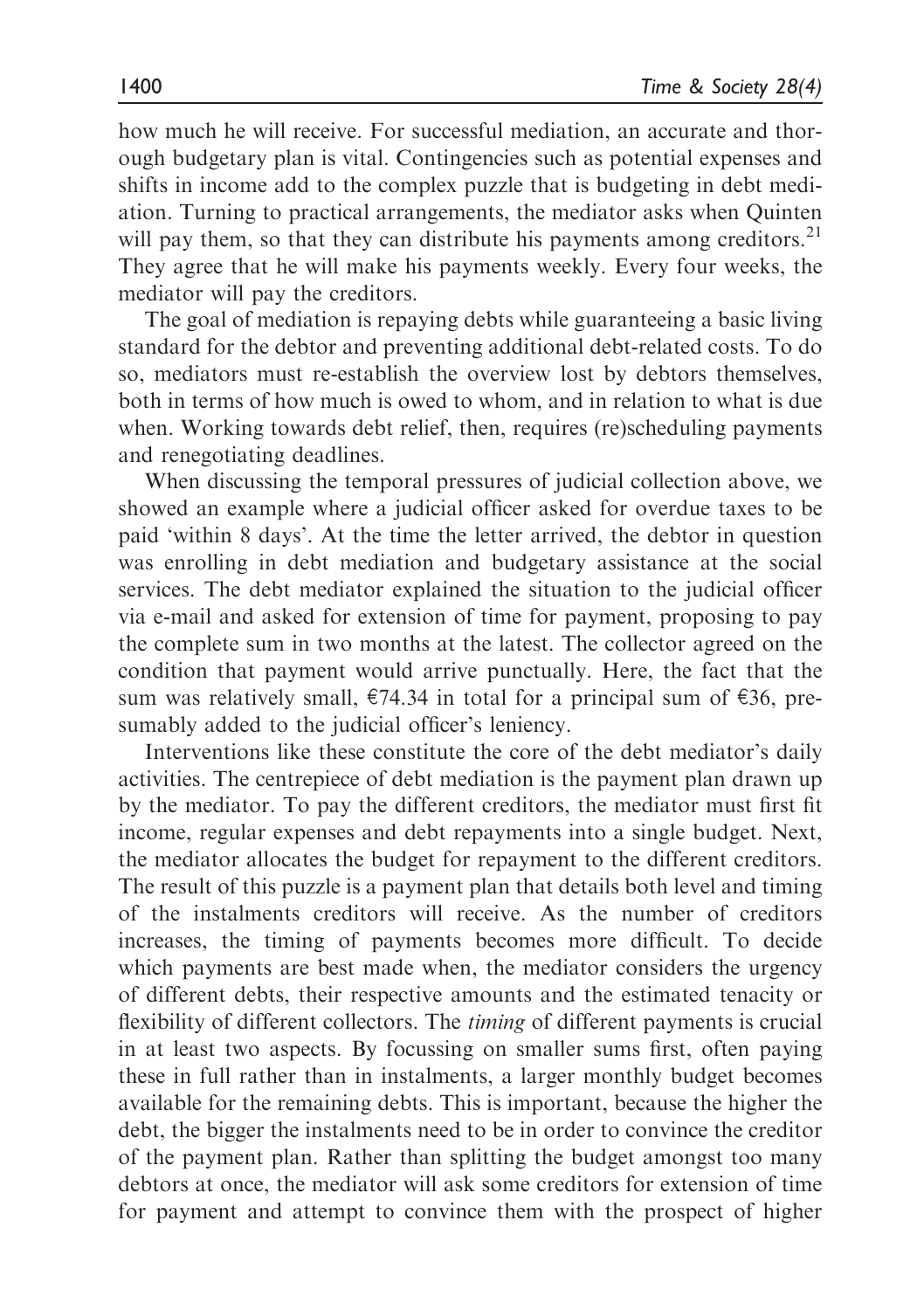payments once other debts have been settled. Second, the proposed payment plan always includes precise dates at which payments will be made. Regularity and punctuality of payments are emphasized in communication by both mediator and debt collector when negotiating payments. In contrast with debtors' own negotiation attempts, promises made by mediators and social services are deemed more credible, both because of their specialized knowledge and language, and because the collector can be relatively sure that payments will arrive on time thanks to the organizing efforts of the mediator.

Through the payment plan, mediators attempt to realign the financial and temporal constraints of the household budget with pressure to repay exerted by collectors. Crucially, payment plans not only bring income and expenses together in a single budget, but also provide a stabilized temporal structure by temporizing payments and indicating which debts will be repaid first, and by providing both debtor and collector with a structured timeline.

With the stability provided by such elaborate payment plan, debtors are able to get a grip on their situation. Contingencies and uncertainties over future payments are brought down to a minimum. In this sense, debt mediators assist the over-indebted in reclaiming their future. With this added stability, many debtors repay their debts independently. If required, social services can provide additional budgetary assistance. In cases of extreme indebtedness, additional judicial protection, in the form of a collective debt settlement, can be called upon. $^{22}$ 

These attempts to synchronise the debtor's budget with the temporal requirements of debt collection through payment plans show how debt mediators work with time as well as money. Debt mediation entails regular instalments and the fixed rhythm of the payment plan, and thus is part of the time regime of indebtedness. Debt mediators also, however, mitigate the harsher aspects of the time regime enacted through collection agencies and judicial officers. The time regime is no longer primarily based on pressure to pay via reminders and the threat of execution, but is now structured in a mediated payment plan. Deviation is still punished: most collectors only agree with payment plans if they are followed strictly. Any sudden breaks in payment, unless communicated, still result in reminders, charges, and the continuation of execution of the obligation to pay.

To be sure, the specifics of what we have identified as 'time work in debt mediation' might be related to the legal context and role of these services in Belgium. Yet we suspect similar forms of 'time work' to be present in the work of any type of debt mediation in other countries. Just like the management of temporal experience is central to debt collection, so is planning,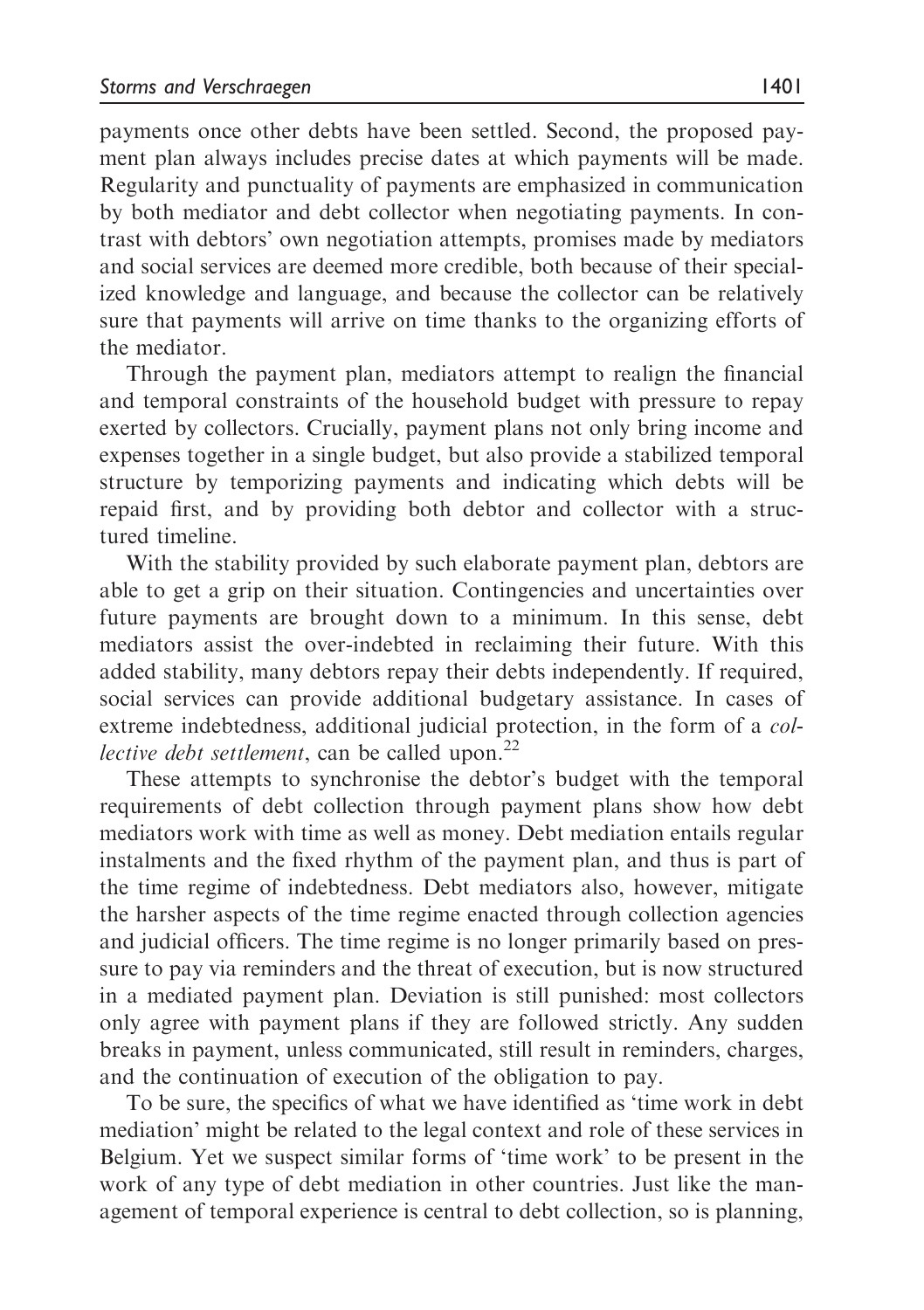structuring and negotiating debt essential for successful assistance of the indebted.

### Conclusion

We hope to have shown not only that defaulting debtors are subject to a specific temporal regime of repayment, but also how such time regimes come about. Through debt collection, collection agencies and judicial officers structure and enact specific 'calendrics of repayment'. Both in amicable and judicial collection, a strict schedule of repayment is imposed and maintained through regular reminders, increasing pressure to pay, supportive infrastructure and legal procedures. In amicable collection, a sense of urgency is expressed via specific use of language in collection letters and other forms of communication. By urging a swift response and referring to specific deadlines and time windows, the collectors attempt to reshape the debtor's 'calculative space' (Deville, 2014: 481). Through the close tracking of the timing of promised payments and swift response to deviation of the plan, collectors attempt to extract regular payments from their debtors. In judicial collection, with its greater means of enforcement backed up with legal power, the resulting time regime is much more stringent and becomes more coercive. With an emphasis on legal execution and most notably the threat of attachment, sale and accompanying additional charges for the defaulting debtor, judicial collection imposes a much more pressing time regime: any temporal deviation from regular payments can be heavily sanctioned, thus tightening the resulting time regime. In sum, then, collectors continuously urge, pressure and force the debtor to pay in time and on time: in time to prevent further action, and on time to stick to the schedule. In debt mediation, too, time plays a central role. Social workers assisting the over-indebted need to work with time as well as with budgetary constraints. By temporizing payments and negotiating payment plans with creditors and collectors, the debt mediator simultaneously restructures, alleviates and extends the time regime imposed on the debtor.

This article offers various contributions to the literature. First and foremost, it provides those who are interested in the temporal dynamics of debt with a new focus on the role of specific techniques of timing and scheduling to collect debt. While most literature has focused on how defaulting debtors balance family relations and household budgets (Hohnen, 2007; Streinzer, 2016), there has been little attention for how the temporalities of debt are coproduced by the different practices and techniques involved in debt collection and debt mediation. Secondly, for scholars working in a Foucauldian framework, our analysis not only confirms the disciplinary character of debt collection techniques, but also highlights the creative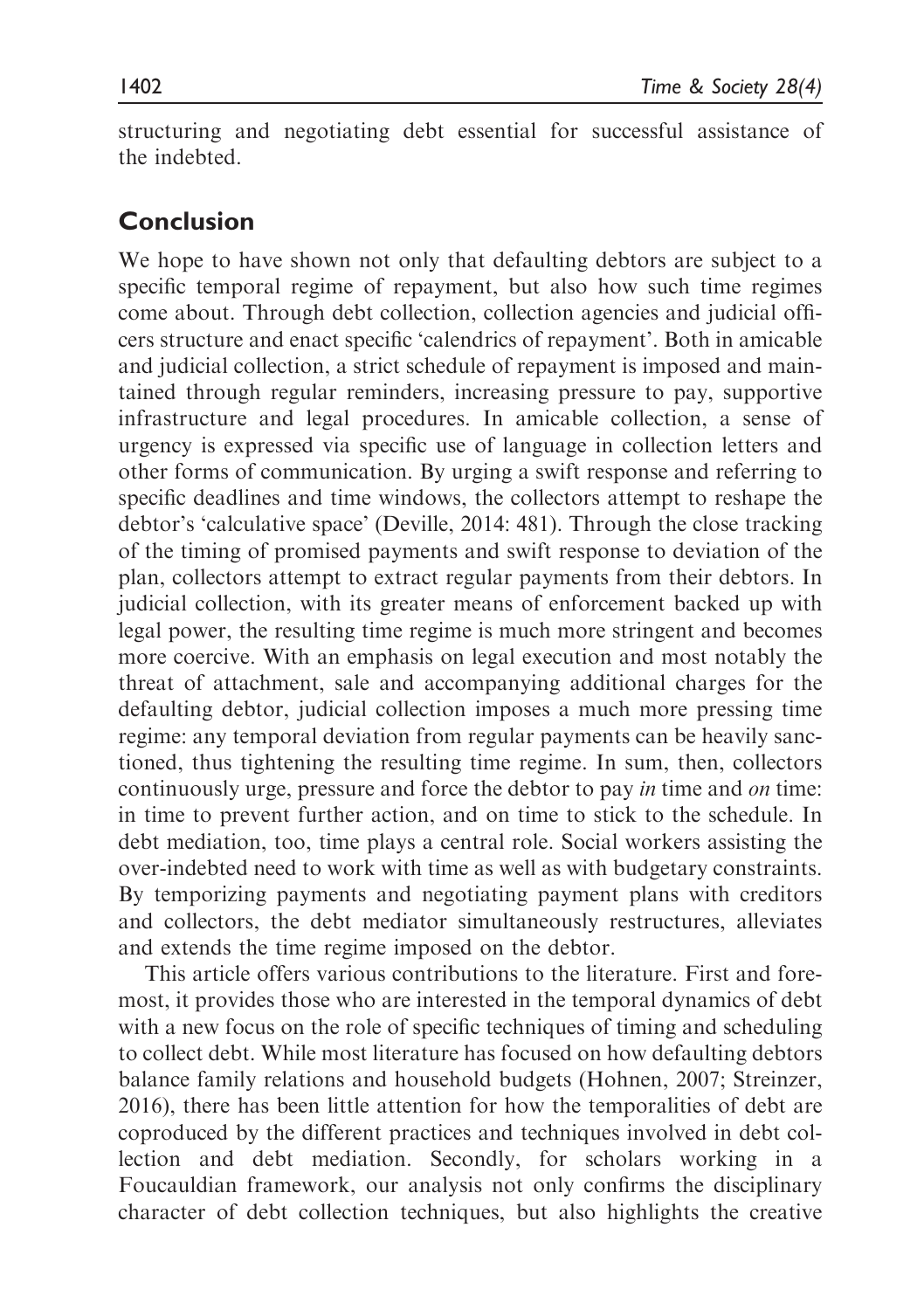agency of debt collectors and mediators, as well as the debtors themselves. Collectors and mediators skilfully use timing and scheduling to increase pressure on debtors to pay, reconfiguring the debtor's personal time and payment priorities. Simultaneously, debtors have to shift the timing of their payments in order to meet obligations related to other subjectivities and social roles. Doing so, debtors develop resistance in attempts to set limits to the time regimes imposed by collectors. Thirdly, for social policy and poverty scholars studying debt, our analysis has emphasized the importance of taking into account the multiple temporal requirements debtors are subjected to, both as debtors and in the form of other social obligations. Frictions between these temporal structures manifest themselves most clearly in the budgets of low-income families (cf. Hohnen, 2007). Debtors who hope to manage their finances must successfully synchronize the temporalities of debt collection to the temporal rhythms of their personal life (see also Streinzer, 2016). Failing to do so leads to more financial trouble, and potentially increases the debt. More attention to the temporal dimension of debt repayment and budgeting among low-income families could be of benefit to research in both social work and social policy.

Finally, we note an important limitation of this study, which focussed on the interface between debtor and collector, and thus remained within the realm of microlevel interactions. Nevertheless, we expect that the temporalities of debt are equally crucial at other levels of sociological analysis. Especially when considering larger societal transformations in times of mass indebtedness, such as the rise of the 'debtfare state' and its disciplinary aspects (Soederberg, 2014), we surmise a specific debt-related time regime to be operational as well.

### Acknowledgements

This article has benefitted from thorough comments and suggestions of anonymous reviewers. An early draft of this article was presented at 'Technologies of Prediction. An international workshop on risk, uncertainty, and the management of future health' (Lecce, 19-21 April 2016). For their additional insightful comments, we would like to mention Robin Vandevoordt, Walter Weyns, Jef Breda and René Gabriëls.

#### Declaration of Conflicting Interests

The author(s) declared no potential conflicts of interest with respect to the research, authorship, and/or publication of this article.

### Funding

The author(s) received no financial support for the research, authorship, and/or publication of this article.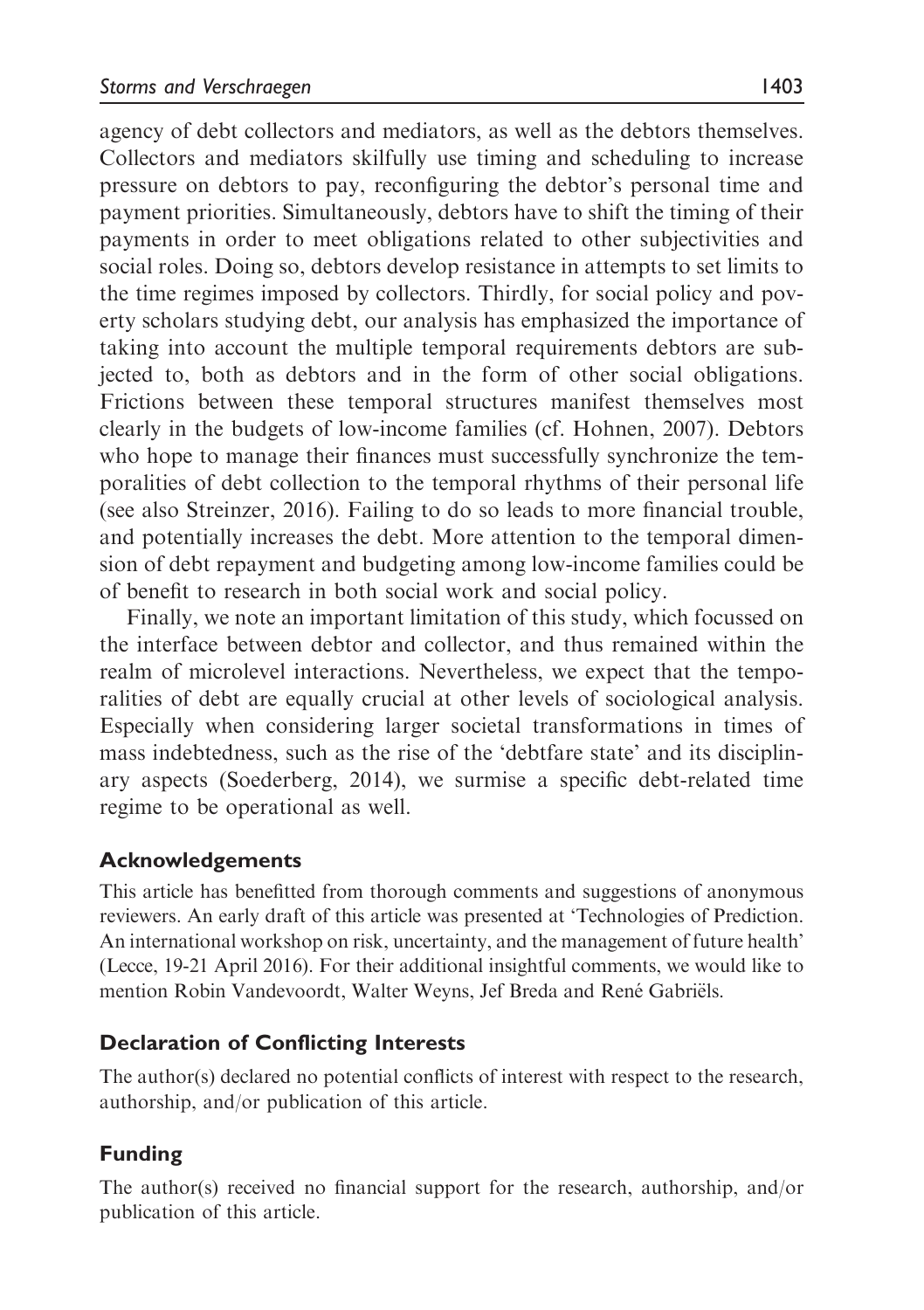#### **Notes**

- 1. Here we draw inspiration from Jürgen Rinderspacher's (1988) concept of time generators' (see also Felt, 2016). We propose time regime not as definitive but rather as a sen-sitizing concept (Blumer, 1954: 7), 'suggest ling directions along which to look<sup>'</sup>
- 2. Fieldwork was completed by the first author.
- 3. One final preliminary consideration is in order. In the following sections, we discuss only two major forms of debt collection: out-of-court collection outsourced to specialized agencies, and collection via judicial officers. Collection exists in other formats as well: creditors collecting themselves, credit insurance companies collecting on loans extended by other creditors, and via 'debt sale' of claims to third-party collectors. Yet, during our exploration of the world of debt and collection it became clear that the two forms discussed here are the most prevalent. Additionally, since other forms will deploy similar collection techniques, we expect time regimes to be present there as well.
- 4. Online via [http://www.abrbvi.be/nl/,](http://www.abrbvi.be/nl/) last accessed 3 June, 2017. Translated from Dutch.
- 5. Our translation of Art. 2,  $\S1$ , 1° in Wet van 20 December 2002 betreffende de minnelijke invordering van schulden van de consument.
- 6. We want to stress that 'amicably' refers to 'out of court', not to any specific amicable quality the relationship between collector and debtor might have. On the contrary, the interaction itself is often far from 'amicable'. As we will see, while the two phases are clearly distinguishable in law, amicable collection can flow seamlessly into judicial. Also note that collection is not necessarily amicable before it enters a judicial phase.
- 7. As of 2002, the practice of collecting consumer debts amicably and out-of-court is subject to a law which delineates what collectors can and cannot do. Interestingly, Blommaert and Bonnaerens (2012) note that in legal doctrine multiple interpretations exist of what 'amicable collection' precisely entails – or rather, as it is defined negatively, what it does not entail. They remark that a clear understanding of what is meant in legislature is impossible without returning to the preliminary work and discussion in parliament where the Minister elucidated his legislative proposal.
- 8. One difficulty with presenting this specific Belgian legal context to an international audience concerns the impossibility of accurately translating specific legal terms and roles, simply because they do not exist in all legal systems in the same manner. One of such roles is that of the 'gerechtsdeurwaarder', or 'huissier de justice' in French. Often incorrectly translated as 'bailiff', their role is markedly different from that of bailiffs in Anglo-Saxon legal systems.
- 9. The legislator recognised the possible confusion this might generate and obliges judicial officers and lawyers collecting 'amicably' to mention a specific sentence in all their writing, in a different typeface and in bold: 'This letter concerns amicable collection and not judicial collection (summons to court or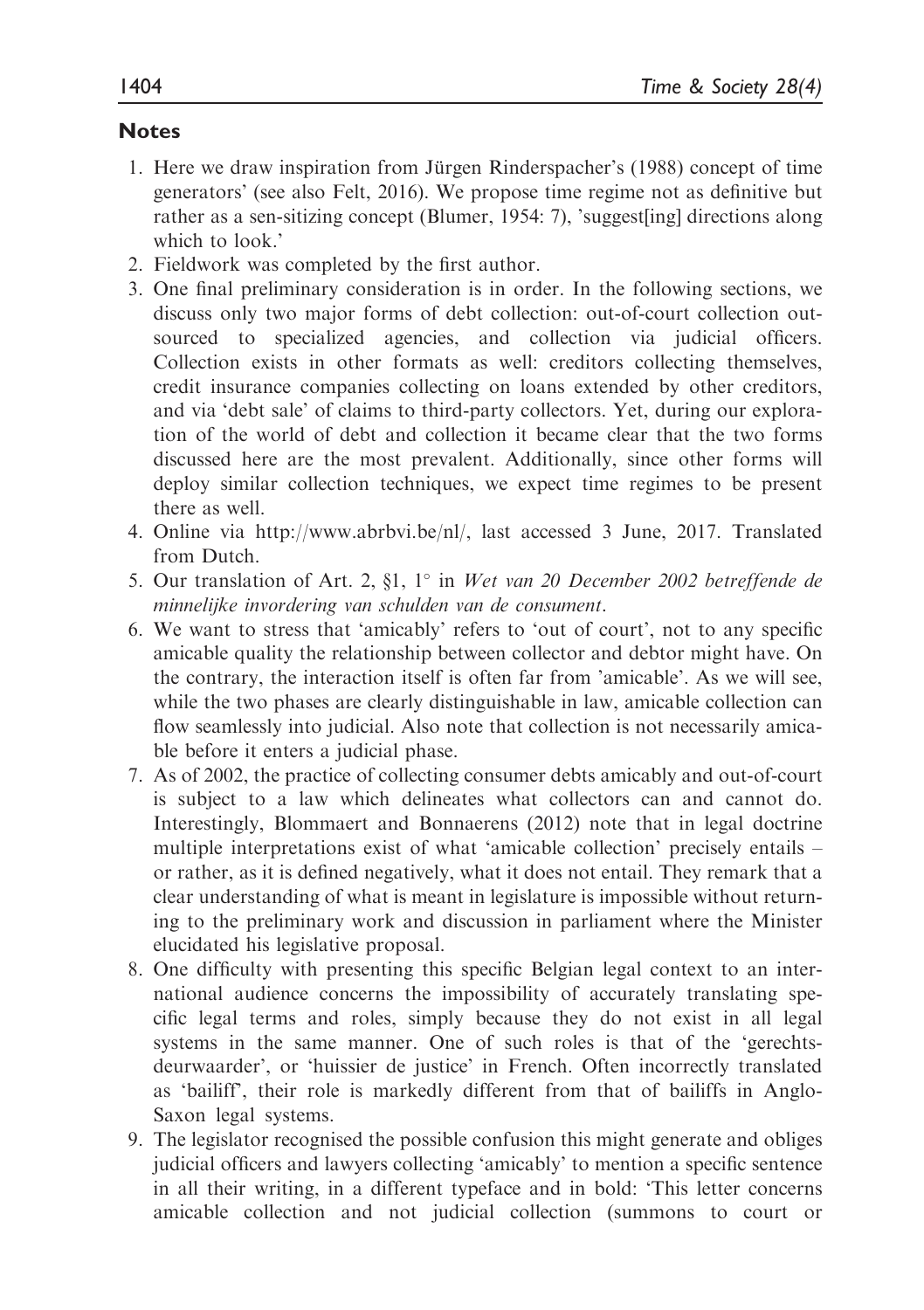sequestration)'. It remains highly questionable, however, whether many debtors understand this disclaimer. During interviews with over-indebted individuals, only one out of 13 knew about the distinction between the two forms of collection (yet erroneously associated the amicable letter with sequestration).

- 10. In Belgium, debt mediation is only legal when offered by either lawyers & judicial officers, or by organisations with explicit permission of the regional governments, such as local social services.
- 11. Judicial officers and lawyers, too, can collect amicably when they don't have an enforceable title, yet will more explicitly refer to litigation and further legal steps. See also note 7.
- 12. Similar to the UK, where collection strategies are guided by econometric modelling and a calculus based on large sets of consumer data (Deville, 2015: 133 ff.), segmentation is done on the basis of large amounts of debtor information. Unfortunately, we had very limited opportunities to gain further insight into how these data are assembled and used in Belgium.
- 13. Quick payment not only results in a quicker return; by making a payment the debtor also acknowledges the debt, thus interrupting the statute of limitations regardless of adherence to the promise to pay.
- 14. The overview is based on reference work on Judicial Law published by Laenens et al. (2016) and the website of the European Judicial Enforcement project, available at<www.europe-eje.eu> (last accessed on 13 March 2017).
- 15. During fieldwork where we joined a judicial officer attaching moveable possessions, this sometimes led to rather comical situations, with the judicial officer peering over fences, through windows and past curtains, attempting to write down any valuable possessions. We were told this was common practice.
- 16. Not all goods can be subject to attachment. The judicial officer cannot, for example, attach bedding needed by the debtor and his family, as listed in the Judicial Code. The same article also exempts from attachment 'one cow, or twelve sheep or goats of the debtor's choice', which illustrates the law's deep historical roots.
- 17. In this sense, judicial officers, while establishing a specific time regime through their actions, are themselves subject to a time regime constructed through the Judicial Code and the judge of attachments.
- 18. The additional costs charged here are all legal. Although the multiplication of the outstanding amount is exceptional, the example is not unique.
- 19. When the debtor pays in instalments in judicial collection, an additional cost will be charged for each transaction. The amount of this 'right of payment' (in Dutch: kwijtingsrecht) depends on the size of each instalment. Payments of €24.99 or less accrue a charge of €2.98, while payments between €25 and  $\epsilon$ 124.99 will each add  $\epsilon$ 4.99 to the final account.
- 20. One might assume that it is in the interest of collectors to not receive full payment at once, because of charged interest and other remuneration of collectors. Williams (2004: 3), for example, argues that in the United States it is in the interest of credit card agencies to receive partial rather than full payments,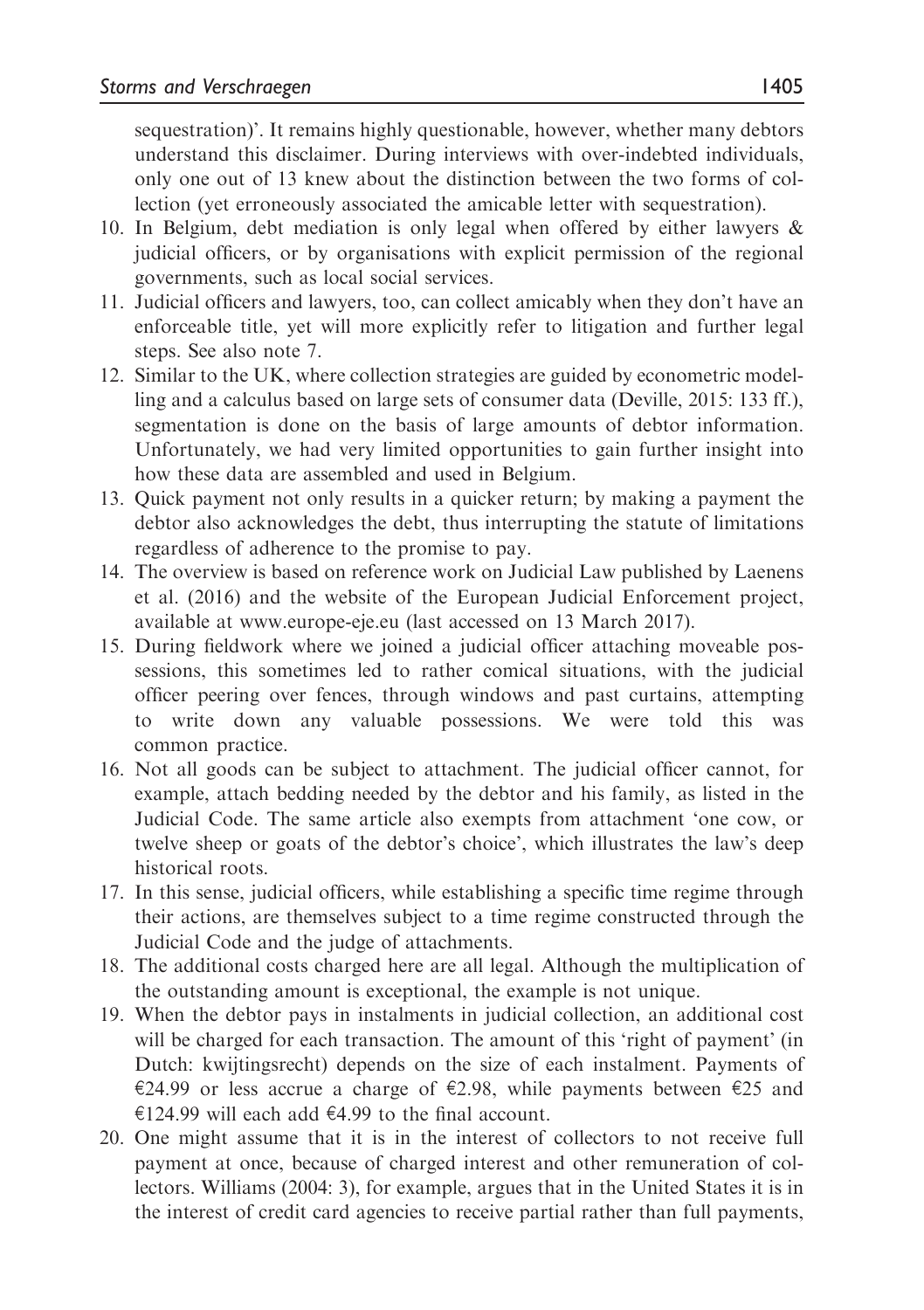so that interest charges soar and more profit can be made.

In Belgium, however, the remuneration of debt collection is strictly regulated. Collection agencies work for fixed rates: they receive a sum upon collecting the debt, most often a percentage of the total debt. Most of the big collection agencies advertise their 'no cure, no pay' approach: they charge their services only when collections are successful. Furthermore, during amicable collection among consumers, it is illegal for both creditor and collector to charge costs that are not mentioned in the underlying agreement (e.g., in the terms and conditions). In practice, this means that only a penalty clause and legal interest rates can be added to an overdue debt.

Judicial officers, on the other hand, do charge legal fees which can substantially increase the total debt as illustrated with the example below. These charges are strictly regulated by law and judicial officers are required to follow a deontological code that forbids them from taking unnecessary steps during the collection process.

Because of these legal limitations in Belgium, it is not automatically in the interest of collectors to prolong the total process of collection.

- 21. Debt mediation comes in different forms. Debtors do not always delegate monthly payments to the mediator, as in Quinten's case. On the contrary, many debtors in mediation keep control over their own finances, and will follow the proposed payment plan on their own.
- 22. In the late 1990s, Belgian legislators developed a legal 'collective debt settlement procedure' which, under strict conditions, grants the debtors protection from creditors and judicial officers. This procedure, while interesting from a temporal perspective, falls outside the empirical scope of this article.

### ORCID iD

Elias Storms  $\blacksquare$  http://orcid.org/0000-0002-7613-481X

#### References

- Adkins L (2017) Speculative futures in the time of debt. The Sociological Review 65(3): 448–462.
- Beckert J (2016) Imagined Futures. Fictional Expectations and Capitalist Dynamics. Cambridge, MA: Harvard University Press.
- Blommaert D and Bonnarens F (2012) Invordering tegen particulieren en consumenten-beschermende wetgeving. In: B De Grootte, S Brijs, B Volders, et al. (eds) Invordering tegen particulieren. Herentals: Knops Publishing, pp. 121–174.
- Blumer H (1954) What is wrong with social theory? American Sociological Review  $19(1)$ : 3-10.
- Deville J (2012) Regenerating market attachments. Journal of Cultural Economy 5(4): 423–439.
- Deville J (2014) Consumer credit default and collections: The shifting ontologies of market attachment. Consumption Markets & Culture 17(5): 468–490.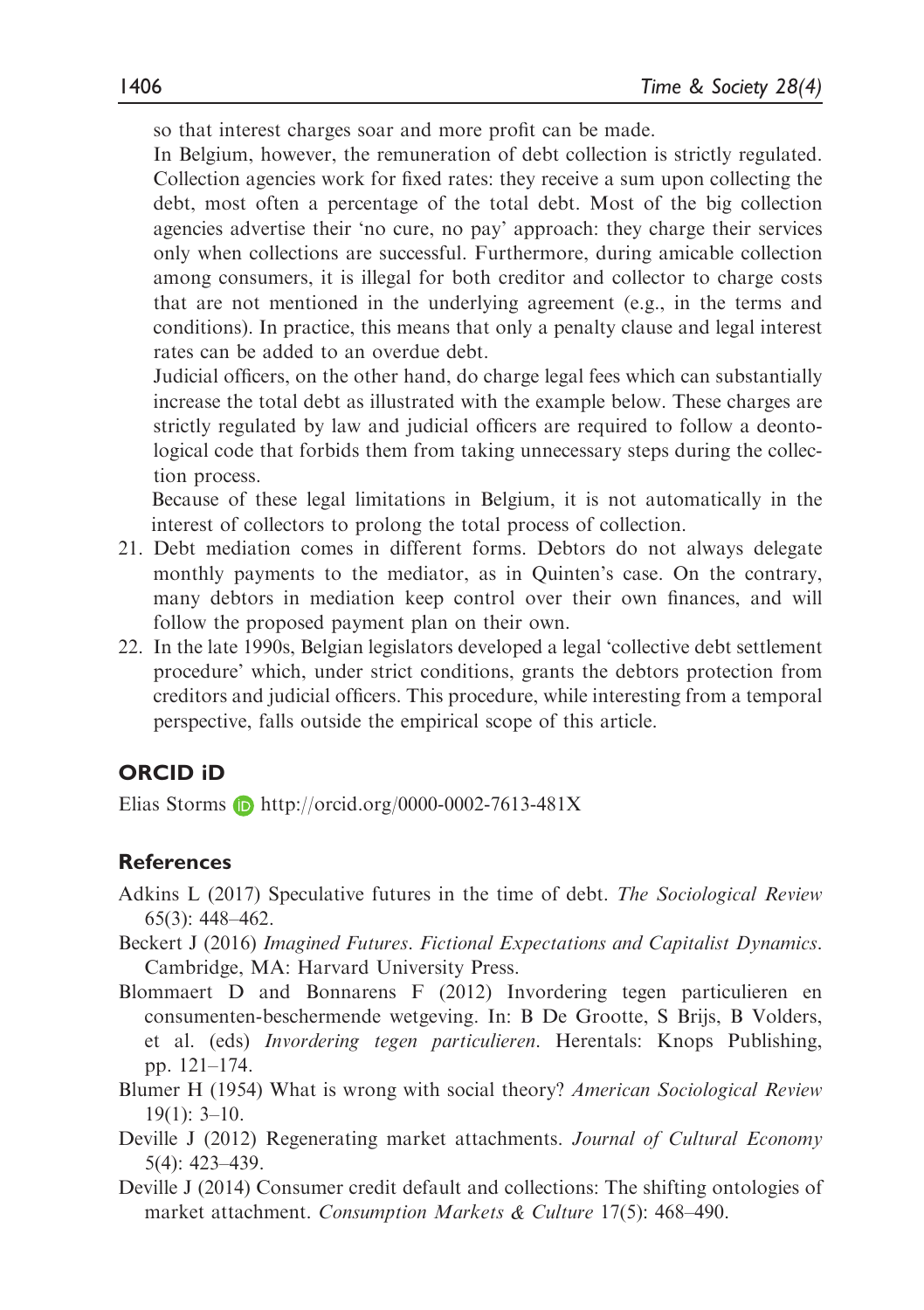- Deville J (2015) Lived Economies of Default. Consumer Credit, Debt Collection and the Capture of Affect. London: Routledge.
- Deville J and Seigworth GJ (2015) Everyday debt and credit. Cultural Studies 29(5–6): 615–629.
- Esposito E (2011) The Future of Futures. The Time of Money in Financing and Society. Cheltenham: Edward Elgar Publishing.
- Felt U (2016) Of timescapes and knowledgescapes. In: P Scott, J Gallacher, and G Parry (eds) New Languages and Landscapes of Higher Education. Oxford: Oxford University Press, pp. 129–148.
- Flaherty MG (2011) The Textures of Time. Philadelphia: Temple University Press.
- Goudsblom J (2001) The worm and the clock: On the genesis of a global time regime. In: W van Schendel and H Schulte Nordholt (eds) Time Matters: Global and Local Time in Asian Societies. Amsterdam: VU University Press, pp. 19–36.
- Graeber D (2011) Debt. The First Five Thousand Years. Brooklyn: Melville.
- Guyer JI (2012) Obligation, binding, debt and responsibility: Provocations about temporality from two new sources. Social Anthropology 20(4): 491-501.
- Hareven TK (1982) Family Time & Industrial time: The Relationship Between the Family and Work in a New England Industrial Community. Cambridge: Cambridge University Press.
- Hill RP (1994) Bill collectors and consumers: A troublesome exchange relationship. Journal of Public Policy & Marketing 13(1): 20–35.
- Hohnen P (2007) Having the wrong kind of money. A qualitative analysis of new forms of financial, social and moral exclusion in consumerist Scandinavia. The Sociological Review 55(4): 748–767.
- Laenens J, Scheers D, Thiriar P, et al. (2016) Handboek gerechtelijk recht. 4th ed. Antwerpen & Cambridge: Intersentia.
- Luhmann N (1985) A Sociological Theory of Law. London: Routledge.
- Nowotny H (2005) Time. The Modern and Postmodern Experience. Cambridge: Polity Press.
- Pathak P (2014) Ethopolitics and the financial citizen. The Sociological Review 62: 90–116.
- Peebles G (2010) The anthropology of credit and debt. Annual Review of Anthropology 39: 225–240.
- Rinderspacher JP (1988) Wege der Verzeitlichung. In: D Henckel (ed) Arbeitszeit, Betriebszeit, Freizeit. Stuttgart: Kohlhammer, pp. 23–66.
- Soederberg S (2014) Debtfare States and the Poverty Industry. London: Routledge.
- Streinzer A (2016) Stretching money to pay the bills: Temporal modalities and relational practices of 'getting by' in the Greek economic crisis. The Cambridge Journal of Anthropology 34(1): 45–57.
- Thompson EP (1967) Time, work-discipline, and industrial capitalism. Past  $\&$ Present 38: 56–97.
- Van Loon F and Delrue S (1994) De onrechtstreeks gedwongen tenuitvoerlegging van vonnissen door gerechtsdeurwaarders. Rechtskundig Weekblad 58(9): 284–286.